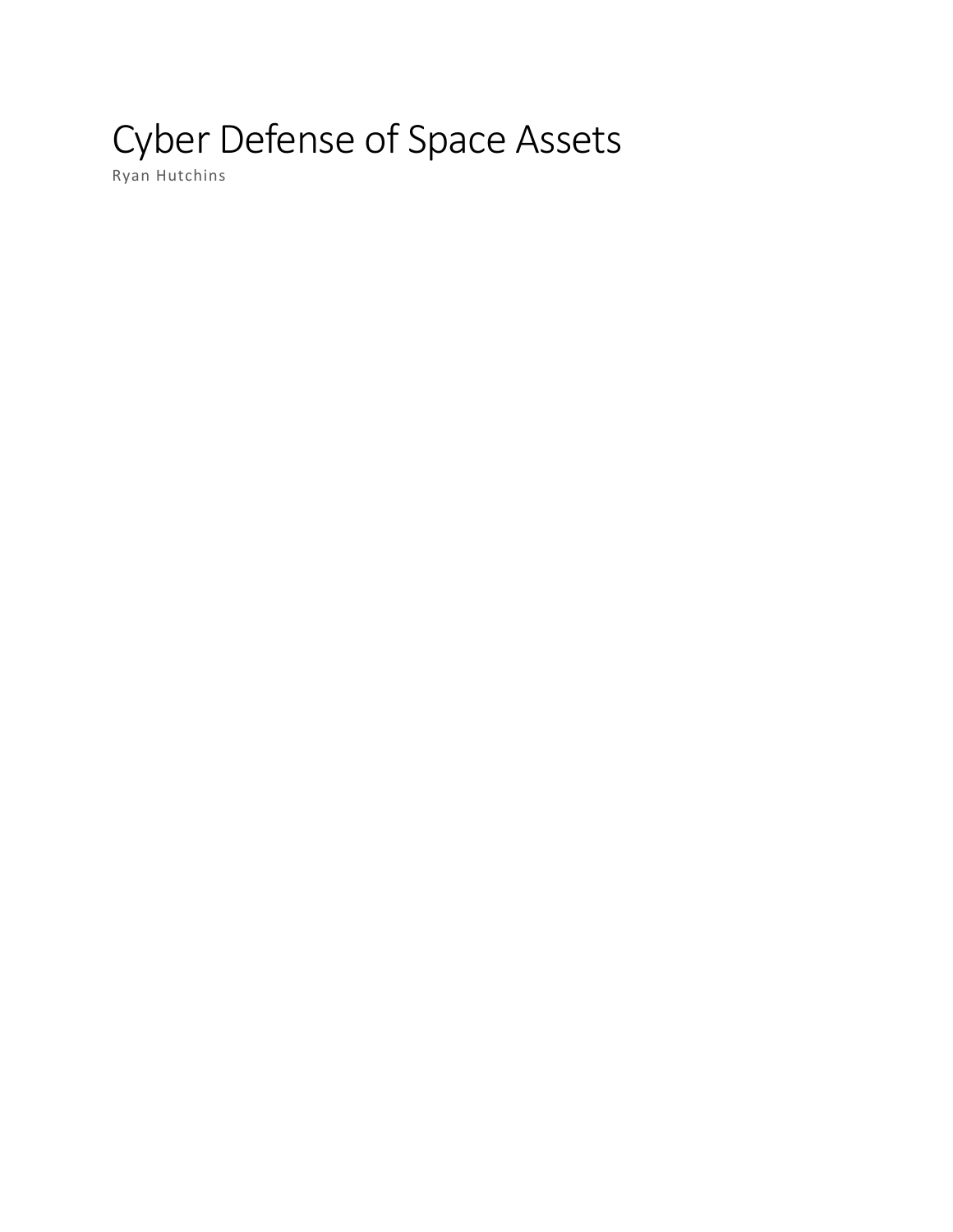# Contents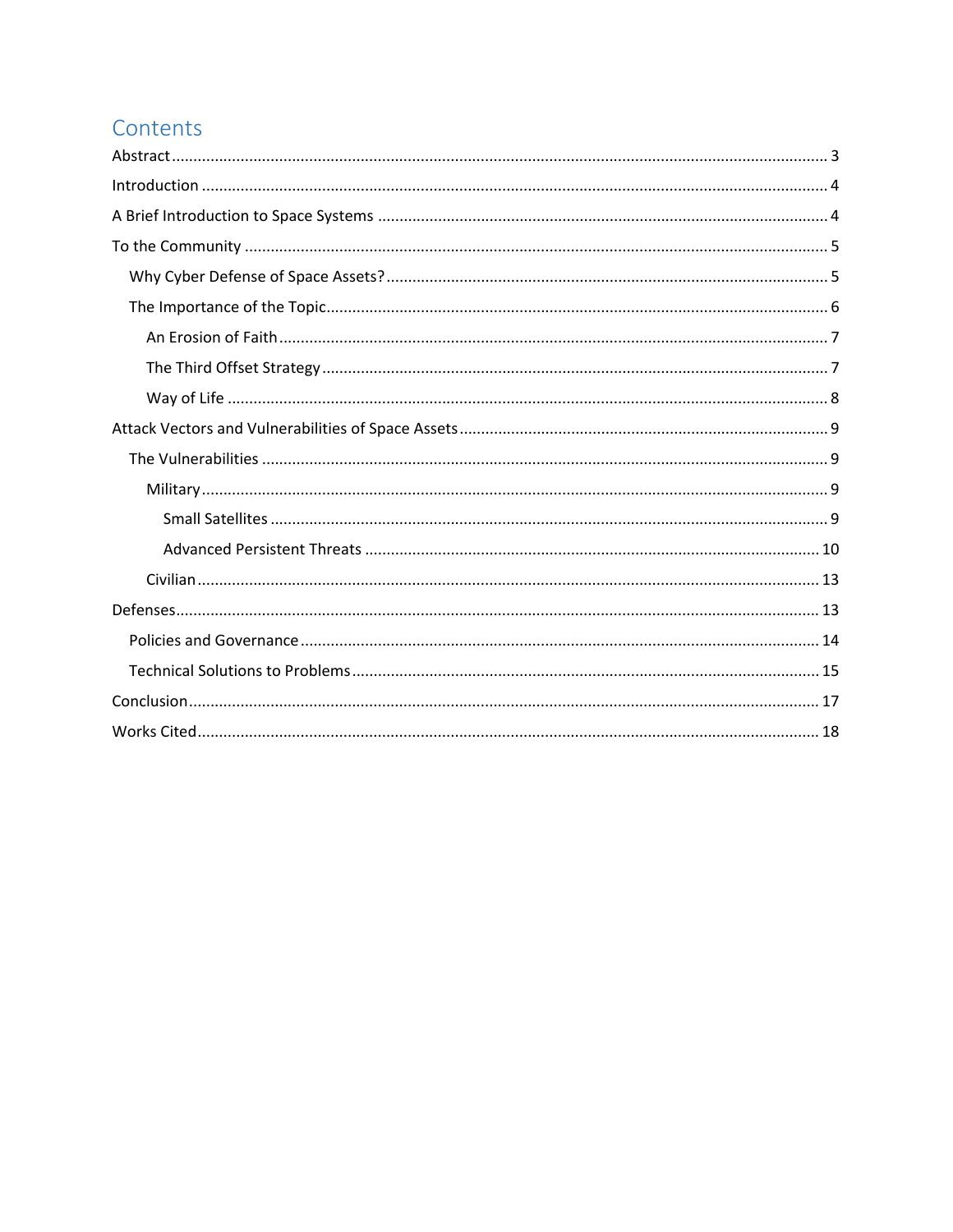## <span id="page-2-0"></span>Abstract

*Our modern way of life depends greatly on space assets. These assets are mostly either unprotected or have minimal protection against cyber attack. For example, many military constellations rely on encrypted transmissions from the ground-control segment to the spacecraft, but have no further defenses, such as least permissions, intrusion detection, and mitigation, should an attacker manage to circumvent the encryption. The most prominent potential ingress for a cyber attack against such a system is the ground-control station. A hacker that compromised the station could take complete control of a spacecraft by sending messages prior to encryption. The attacker could also leave behind an advanced persistent threat, to make strategic use of compromised satellites at later times. The threat of this attack vector is reified by the numerous successful cyber attacks directed against NASA. This report details several issues in the cyber defense of space assets: (1) it reviews and classifies several known vulnerabilities in civilian and military space systems; (2) it provides details of several successful cyber attacks against space assets using these vectors, including the recent, successful hack of the Iridium Satellite constellation by hackers at the Chaos Communication Camp in Zehdenick, Germany; (3) it discusses current efforts to remediate space system vulnerabilities; and (4) it concludes with recommendations for a more secure future in space.*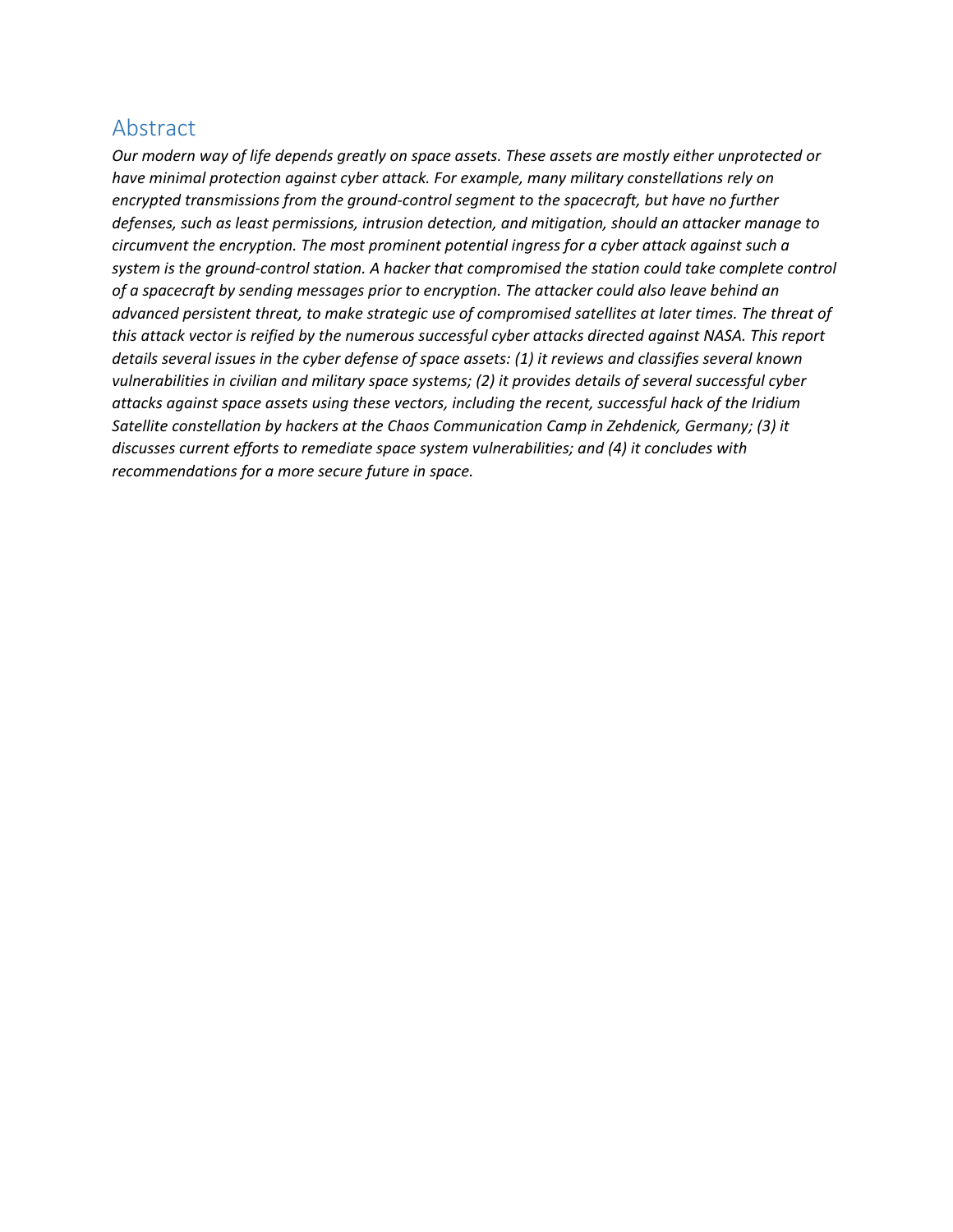## <span id="page-3-0"></span>Introduction

*"There is no greater danger than underestimating your opponent."*

*-Lao Tzu,* Tao Te Ching*, Ch. 69*

The computer technology industry has grown at an explosive pace for the last half-century. This business climate has engendered numerous horse races between businesses competing to be the first-to-market with user-facing products and features. Although it is very attractive to be the first to market from a business perspective, the push for an ever-expanding set of software features has made the security of software and of cyber-physical systems an afterthought. The result of failing to design systems with security in mind is a proliferation of highly-vulnerable devices that are currently using the World Wide Web to wreak havoc on the systems connected to it. [1] [2] [3]

Vulnerabilities abound even in highly sensitive systems, such as civilian and military satellite constellations that are used for communications, navigation, time synchronization for distributed systems (think "power grid"), weather forecasting, and deterrence weapon systems. Many valuable space assets were placed in orbit with the assumption that their space-based nature would afford sufficient protection from would-be hackers. This assumption may have been valid at the time, but it has not kept pace with the technology revolution. We have underestimated the distributed ingenuity of humanity, and in so doing, we have underestimated our opponents. An individual hacker can now intercept, e.g., Iridium satellite traffic, with a homemade, software-defined radio assembled for less than one-hundred dollars and using instructions that are freely-available on YouTube. Moreover, many satellites were orbited prior to cyber-security considerations being taken seriously to the extent that we take for granted today. Given the ubiquitous reliance of modern technology on space-based assets, the potential exists for attackers to spark a global catastrophe should they compromise the confidentiality, integrity, or availability of satellite systems. This potential is especially strong in situations where highly sophisticated, globally distributed systems have come to depend on a technology, such as GPS navigation, for which there is no backup system.

In this article, we will discuss the importance of space assets and how they fit into a larger civilian and military security perspective. We will describe some of the known vulnerabilities of satellite systems, as well as the potential consequences of malicious hackers exploiting them. Finally, we will discuss current efforts, plans, and recommendations for remediating space-asset vulnerabilities.

# <span id="page-3-1"></span>A Brief Introduction to Space Systems

Space systems, such as the Air Force Satellite Control Network (AFSCN), and NASA's Deep Space and Near Earth Networks (DSN & NEN) comprise two types of asset: a space segment and a ground segment. The space segment generally consists of satellites in earth orbit. When there are multiple satellites working together for a common purpose, such as with the Tracking Data Relay Satellites (TDRS), they are collectively referred to as a constellation. The ground segment is a set of geographically distributed stations with powerful satellite communications (SATCOM) equipment that can send command and control telemetry to satellites and receive telemetry data from the satellite's systems and instruments.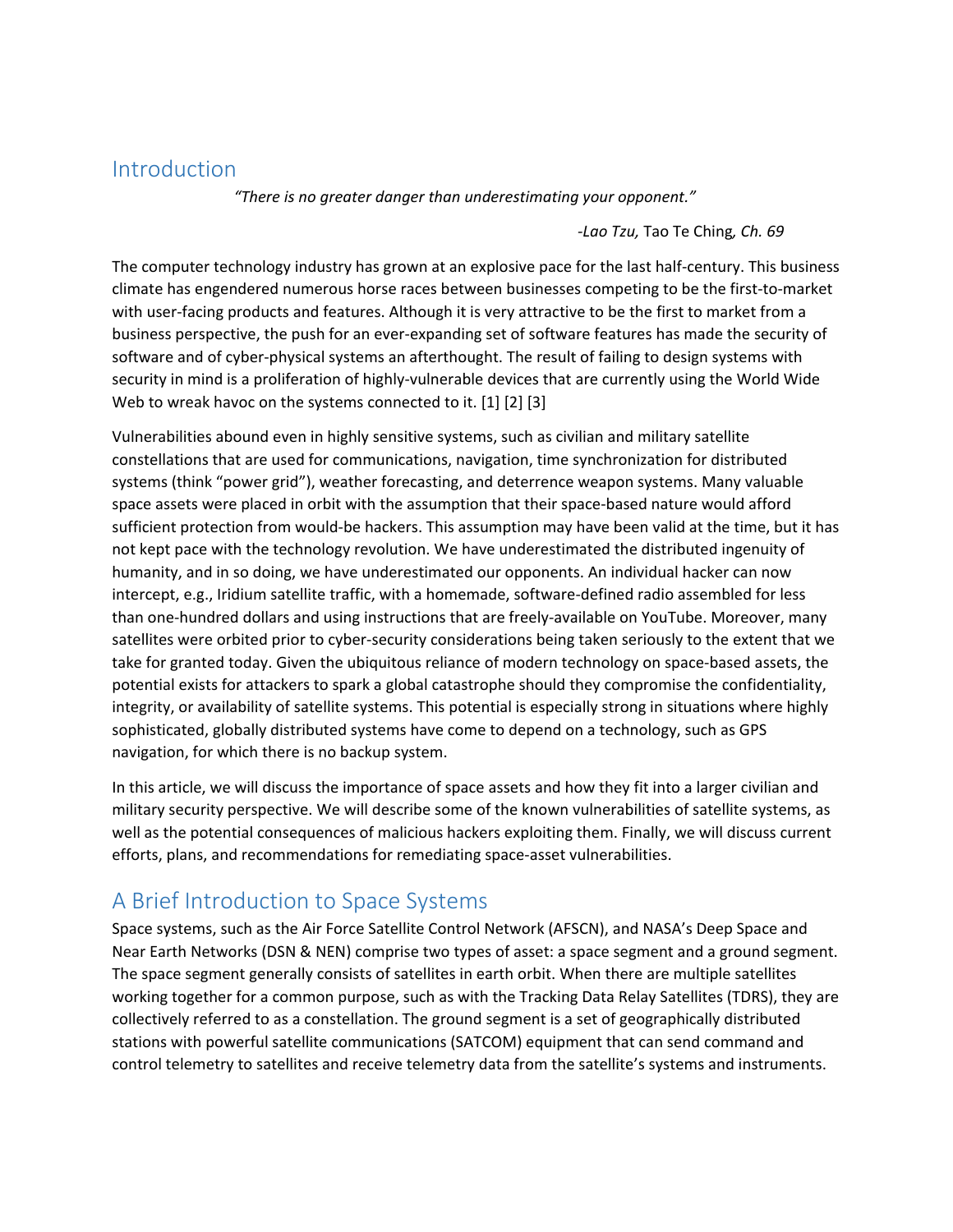

*Figure 1: NASA's Near-Earth Network Ground Stations. Image courtesy of NASA*

In the case of military constellations. There are often mobile SATCOM units in the ground segment of the network that allow forward-deployed units to navigate and maintain situational awareness of their surroundings. Vulnerabilities in mobile and stationary ground segment components are the primary attack vectors through which an attacker can compromise the confidentiality, integrity, or availability of a satellite. Because satellites must accept communications including command and control information from the ground segment, compromising the ground segment may enable an attacker to take control of a satellite completely. This threat is particularly potent if there is a single bus for all types of telemetry received by the satellite. The single-bus design was a serious concern in automobile hacks because communications from the satellite radio went to the same messaging bus as automatic steering commands, enabling an attacker to use the radio to send steering commands to the vehicle [4]. This same weakness could be exploited on a satellite. (See the section entitled: [The Vulnerabilities\)](#page-8-1).

# <span id="page-4-0"></span>To the Community

## <span id="page-4-1"></span>Why Cyber Defense of Space Assets?

Cyber defense of space assets is considered a top priority by the United States military [4] [5] [6]. Space assets have, perhaps even to a greater extent than ordinary, consumer electronics, been left bereft of security measures against cyber attack. The reason for this lack of security is described in [7]:

*"Security in space systems is often based upon strong boundary protection in the ground segment with encryption to protect communications with the spacecraft. Onboard a satellite, there is an assumption that communications with the ground and among components on the spacecraft bus can be trusted due to encryption and assurances in the supply chain. This means spacecraft are designed with few if any cyber defenses. If an adversary were able to gain access to the ground segment or insert malware into a spacecraft component, there are often few or no protections to prevent them from directly*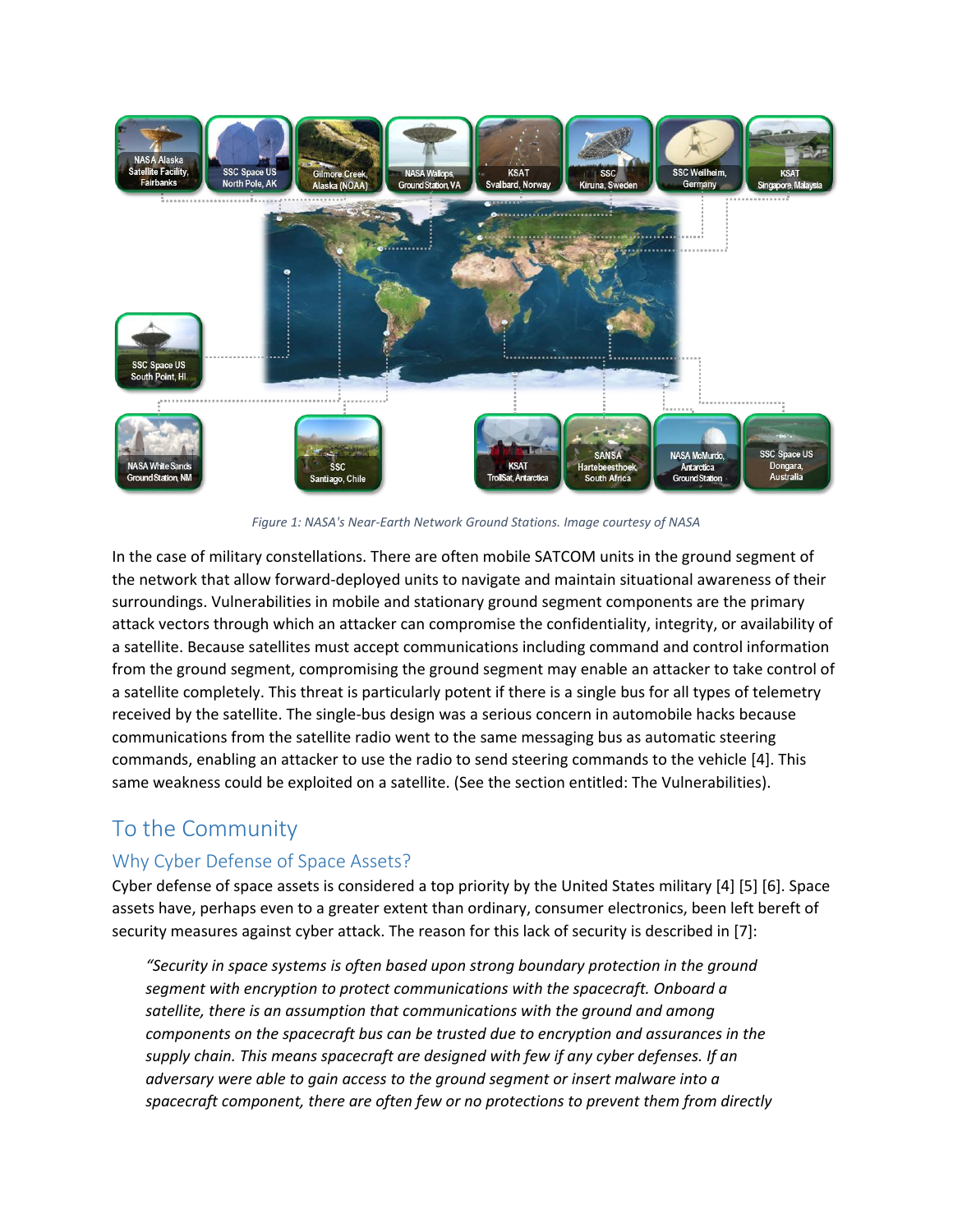## *controlling the space segment."* – Cohen, Ewart, Wheeler, and Betser, *Spacecraft Embedded Cyber Defense – Prototype and Experimentation*

The consequent lack of security measures built into space assets makes this a very ripe area for the identification of problems. Moreover, given the remoteness and lack of physical access to space assets, the domain represents unique challenges. One such challenge is the need to perform satellite firmware updates that may require more than a single fly-by. These updates can only be performed when the satellites are visible to ground stations. A firmware update that must be delivered to multiple satellites may be beamed to a single satellite across multiple passes over a ground station, and then transmitted by that satellite to other satellites requiring the same update. Despite the challenges in dealing with satellite remoteness, the software problems afflicting satellites are precisely the same as those afflicting ordinary software. These problems can be particularly pronounced in the space segment because security was not incorporated into a design of satellites' computing systems. Additionally, many of these aging systems contain legacy code from a time before security was taken as seriously as it is today.

The final reason for selecting space assets as a topic is that space assets are vital assets. They are the means by which many fundamental systems on which our way of life depends function, and their compromise could spell disaster for the world. Space assets are the basis for the asymmetric warfare deterrence strategies that help to keep the US, Russian, European, and Chinese spheres of influence relatively peaceful and prosperous. They are the means by which civilians communicate vital information, by which the power grid is kept synchronized, and by which stock-market transactions are timed. These transactions facilitate global trade and provide materials for, e.g., disaster relief and reconstruction projects. Moreover, global navigation services, such as GLONASS and GPS that are used for trans-oceanic shipping and in daily civilian travel depend on these vulnerable assets.

## <span id="page-5-0"></span>The Importance of the Topic

Given that there are few distributed technological system that does not rely on satellites for some vital piece of its functionality, the importance of space assets and retaining the confidentiality, integrity, and availability of the information that they carry cannot be overstated. For example, satellites provide the microsecond-level timing required for stock market transactions. Should the availability of such timing become unavailable, the economy could be crippled, leading to shortages of food, water, medicine, and commodities. The importance of space assets is continuously increasing with time, and the Chatham House estimates [8]:

## *"The space market in both the upstream (the building of rockets and vehicles) and the downstream (goods and services enabled by space technology – i.e. the 'applications' market) is estimated to be worth £125 billion per annum today, and some £400 billion by 2030."*

Satellite data provides aerial coverage to, for example, view an area struck by natural disasters. Satellites enable live reporting of the event, and provide the information for intelligent and organized coordination of international relief efforts. This communication conveys regional crises, such as shortages in life-sustaining supplies, whose presence or absence could mean the difference between regional stability and destabilization.

Moreover, US national security and, indeed, the peace and prosperity of the free (and even the unfree) world relies on the functionality of asymmetric weapon systems as a deterrent, and this may be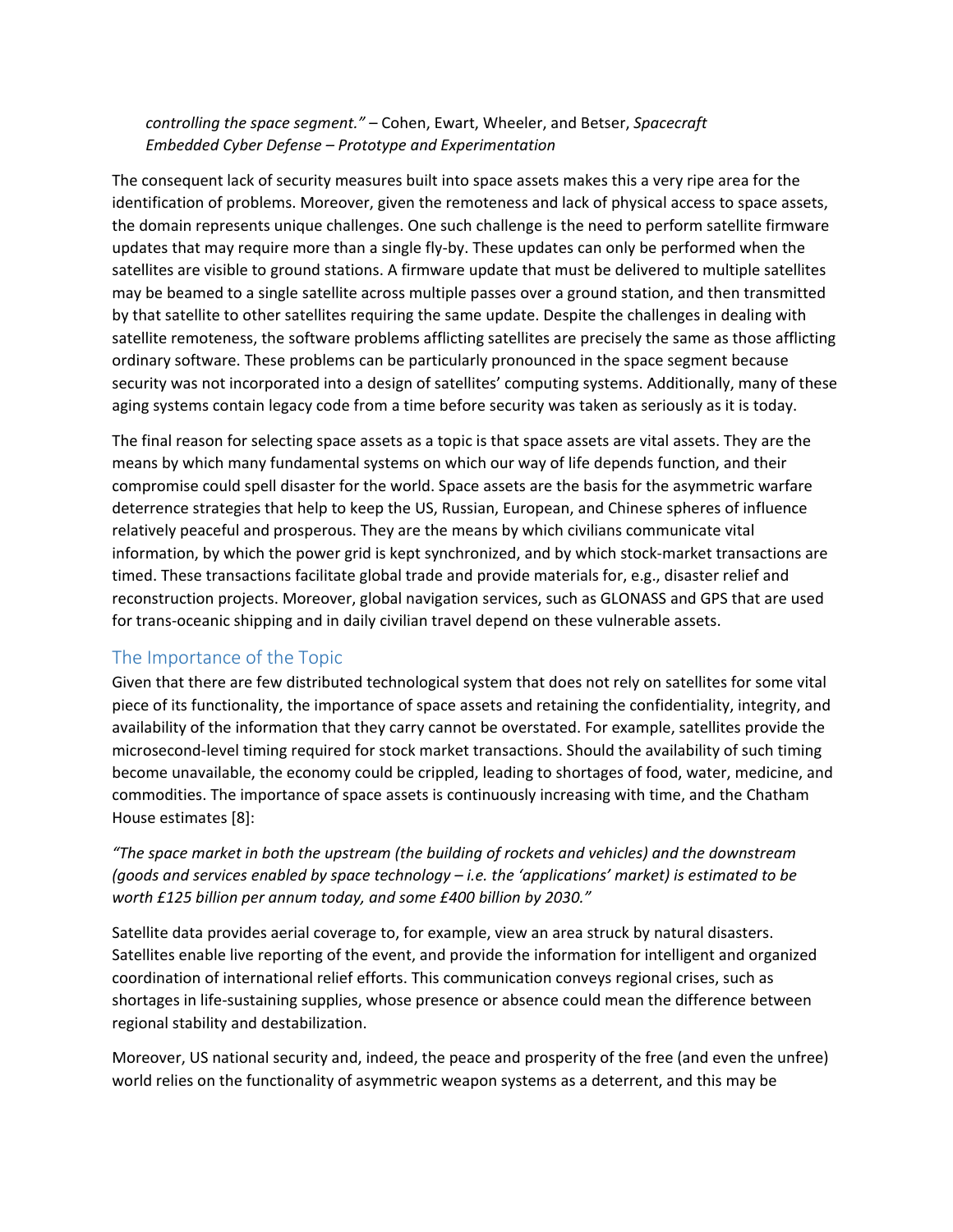threatened by a single rogue actor. In their 2011 International Strategy for Cyberspace, the Office of the President of the United States stated [8]

*"Military strategic and tactical missile systems rely on satellites and the space infrastructure for navigation and targeting, command and control, operational monitoring and other functions. However, insufficient attention has been paid to the increasing vulnerability of space-based assets, ground stations, and associated command and control systems. Cyberattacks on satellites would undermine the integrity of strategic weapons systems, destabilize the deterrence relationships and obfuscate the originator of the attack without creating the debris problem that a physical attack would cause. Because cyber technologies are within the grasp of most states (no matter how small or impoverished) and non-state actors, they level the strategic field and create hitherto unparalleled opportunities for small belligerent governments or terrorist groups to instigate high impact attacks. As stated in the 2011 US International Strategy for Cyberspace, international approaches and cooperation are needed in order to address and mitigate the full range of cyber threats to military systems."*

#### <span id="page-6-0"></span>An Erosion of Faith

One major consequence of exploited cyber security vulnerabilities is the erosion of faith in the technological systems that comprise the modern world. As the above example whose result could be regional food, water, and medicine shortages implies, there is no level of Maslow's *Hierarchy of Needs* that cannot now be threatened by a cyber attack. Indeed, Todd Humphreys recently demonstrated the capability to spoof GPS signals to a degree that allowed him to crash a military drone and steer a civilian yacht miles off course [9]. This demonstrates a capability, which was impossible for a nation-state adversary ten years years ago, that can now be executed by an individual with sufficient technical knowhow and a few hundred dollars.

The GPS system provides both the aforementioned timing for stock market trades, as well as military and civilian navigation. Given the relatively low technological barrier to spoofing existing GPS systems, it is quite conceivable that GPS spoofing could soon be used regularly to lure drivers into unsafe areas or lure ships in international waters into pirate ambushes. A few high-profile incidents of this nature would be enough to erode the population's faith in GPS completely. The result could be mass hysteria.

The same holds true for the satellites that relay our communications. Many communications are made with a reasonable expectation of privacy, and should that be breached by, for example, individuals capable of intercepting satellite traffic to expose personal or state secrets, the resulting damage to the faith in our systems could be catastrophic.

#### <span id="page-6-1"></span>The Third Offset Strategy

"*Therefore, one-hundred victories in one-hundred battles is not the most skillful. Subduing the other's military without battle is the most skillful.*"

*-Sun Tzu,* The Art of War

The United States military is currently employing the Third Offset Strategy to retain its role as the prominent military power in the world. The Third Offset Strategy is based almost entirely on space assets. An offset strategy is some means of compensating for a disadvantage in a military competition by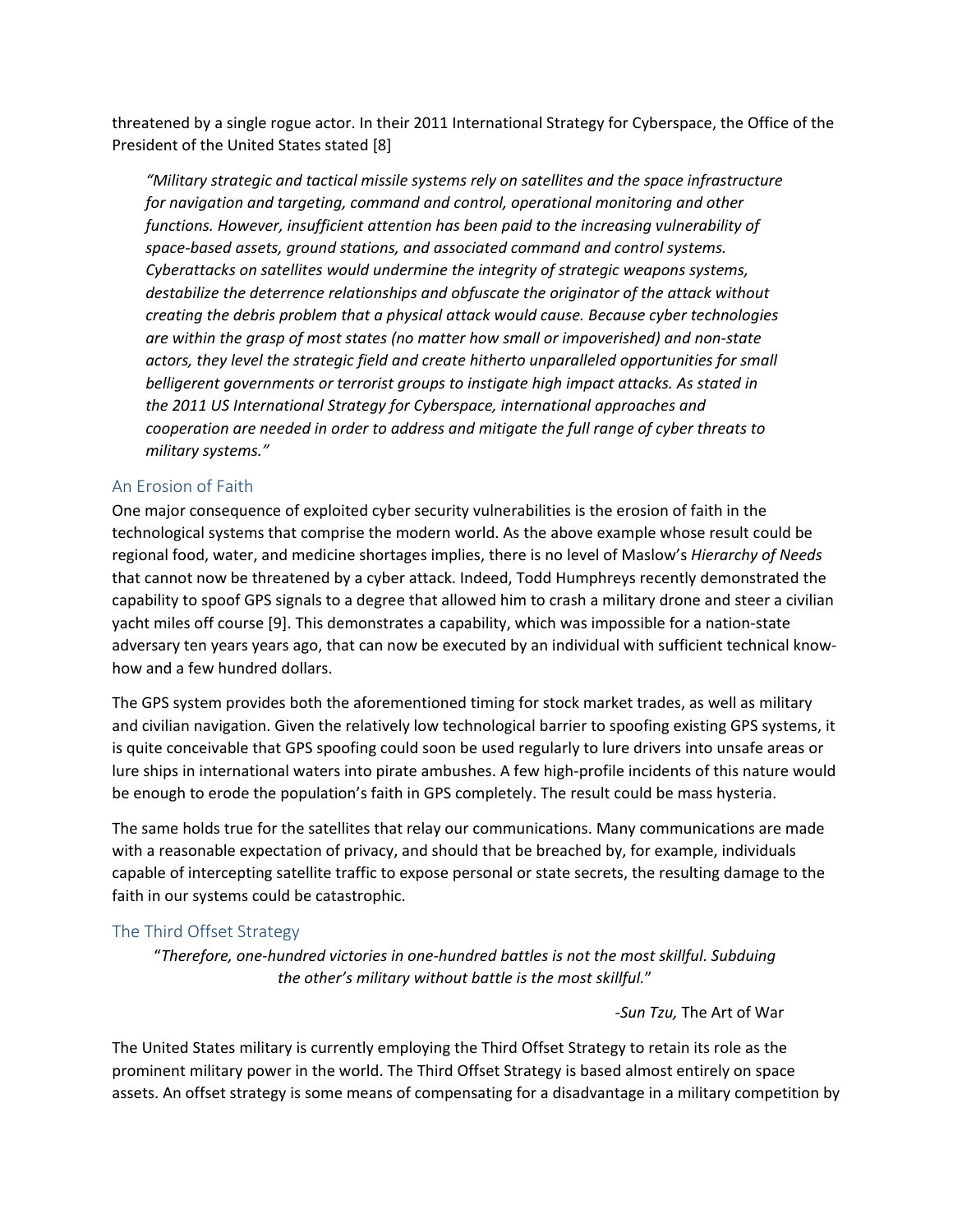changing the competition to play to the strengths of the strategy's employer, negating the opponent's inherent advantages. It is a competitive strategy that seeks to maintain competitive advantage over potential adversaries over long periods of time, while preserving peace where possible.

The two previous offset strategies employed by the United States military were both used during the Cold War against the Soviet Union. During the Cold War, the Soviet Union had a distinct advantage in number of active military personnel and conventional military equipment. The United States military rendered that advantage irrelevant by developing a nuclear arsenal and unpreventable second-strike capability. Nuclear weapons could destroy a virtually unlimited number of conventional military assets and render the impact area uninhabitable for decades. Since the US retained the ability to launch such a strike even in the event of global devastation to itself and its allies, the offset succeeded in rendering any conflict with the United States unwinnable or pyrrhic.

The Second Offset Strategy was the invention of intelligent, long-range munitions. As the Soviet nuclear capability kept pace with the US capability and led to a standoff called "mutually assured destruction," willingness to jump from conventional to nuclear action was akin to a bluff, with neither side knowing whether or not the other was bluffing. To continue offsetting numerical superiority in Soviet conventional forces, the US developed long-range, smart munitions capable of accurately striking Soviet conventional forces before the Soviet forces would be within detection range of US forces. The threat of this technology and the Soviets' economic inability to invest sufficiently to develop an equivalent capability helped to ensure the integrity of Western Europe's borders until the collapse of the Soviet Union.

The Third offset Strategy uses space capabilities, such as GPS and constellations of reconnaissance satellites, to provide the US military with globally accurate positioning, navigation, timing, and targeting for allied and opposing forces. This capability, coupled with a retained advantage in conventional military assets, gives the United States military a massively asymmetric advantage over all of the other militaries in the world. However, should the security of such assets fail, a major part of the US' military advantage would vanish. For example, should the confidentiality of satellite-provided positioning data for friendly forces fail, the enemy would know the location and form of our military as well as we did. Failure of information integrity could lead to soldiers being tricked into going off course. Examples of this may have already occurred [10] [11]. Should the data from US space assets become unavailable on the battlefield, US conventional forces would then face a "slugfest," wherein their conventional assets would be pitted against those of a foe who is likely numerically superior. Given the forward deployment of the US military in most contemporary engagements, the enemy would then have "home field advantage," and the certainty of US military victory might be in doubt.

#### <span id="page-7-0"></span>Way of Life

Space-based assets are very important, also, for much of the enabling technologies that facilitate our modern way of life. Radio, television, and the internet are just a few of the communications media that depend on satellite technology. These media provide us with entertainment, as well as information from the local weather reports that we use to decide how to dress for the day to the research papers that we reference in developing cancer drugs. If this information should become unavailable or unreliable, there is no tracing the amount of damage that could be done to every facet of life ranging from individual safety to the global economy.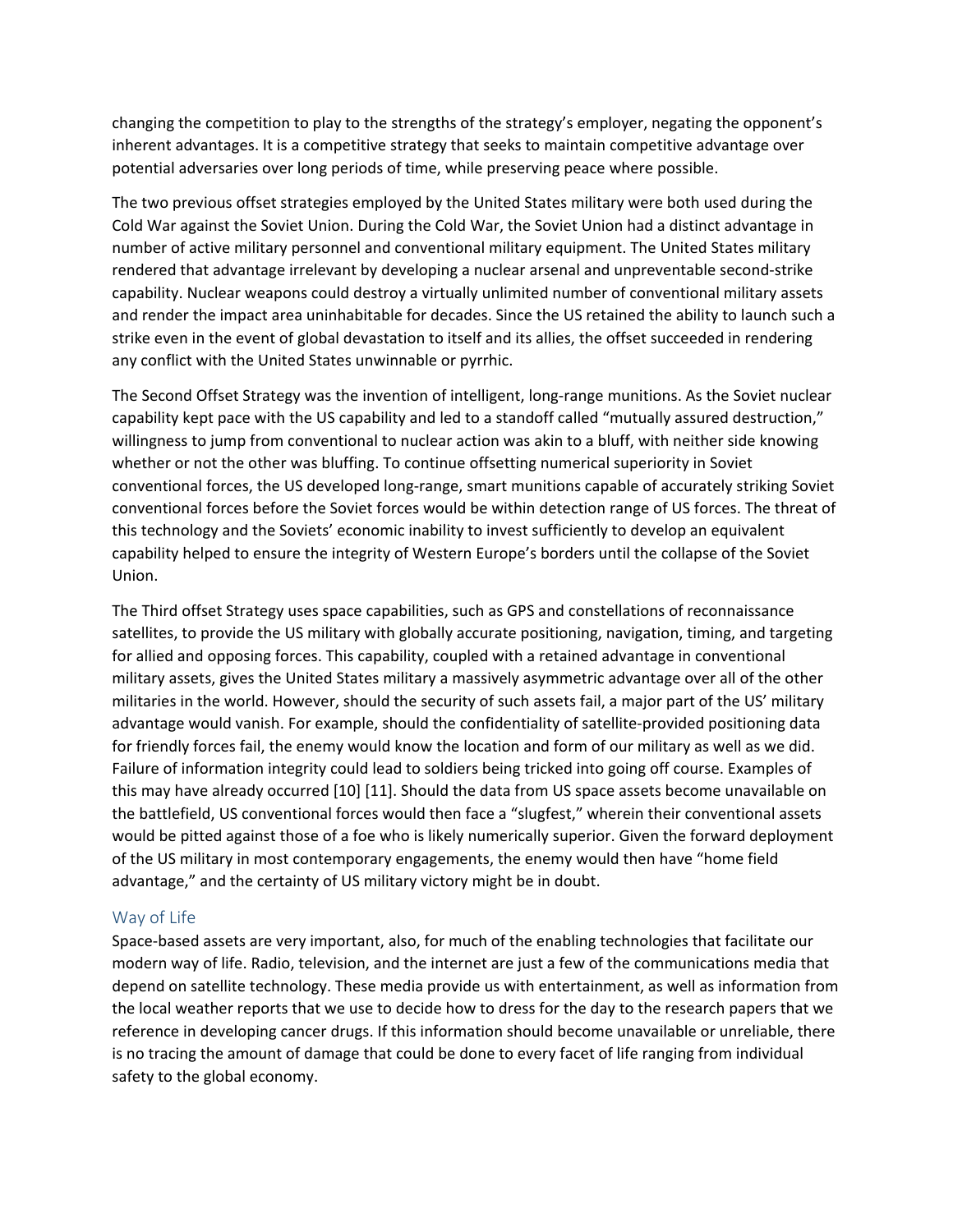# <span id="page-8-0"></span>Attack Vectors and Vulnerabilities of Space Assets

## <span id="page-8-1"></span>The Vulnerabilities

#### <span id="page-8-2"></span>Military

The United States of America has the most powerful military in the history of the world. It possesses assets so destructive they could render vast swaths of the Earth uninhabitable for centuries. With this power comes the onus of a terrible responsibility: the responsibility to ensure that these assets are available, that they are properly-functioning, and most importantly, that they are *never* in danger of unauthorized use by a rogue party. In light of these facts, the following excerpt from an article [12] about the 2015 Chaos Communication Camp (hereafter shortened to Chaos) where groups of hackers were able to intercept Iridium satellite message, is very potent:

"*The Iridium satellite network consists of 66 active satellites in low Earth orbit. Developed by Motorola for the Iridium company, the network offers voice and data communications for satellite phones, pagers, and integrated transceivers around the world. The largest user of the Iridium network is the Pentagon.*

*'The problem,' Sec Explained, 'isn't that Iridium has poor security. It's that it has no security.'* "

-*J. M. Porup,* It's Surprisingly Simple to Hack a Satellite

The Iridium satellite network was built in the 1980s and was already obsolete by the time it was launched. Any motivated high school student could Intercept, modify, or fabricate Iridium messages. The reason why hacking Iridium is so easy is that messages are sent in plaintext format using the GSM standard, whose specification is completely public. Iridium was designed before security – especially security for a system as remote as a satellite constellation -- was a major consideration. The designers and customers for the constellation believed that satellites in space would be too difficult to hack, regardless of the software capabilities of an adversary. The gamble was that ordinary civilians and rival nation states would lack the sophistication to communicate with Iridium. Fast forward thirty years and we can buy off-the-shelf components, such as the rad1o [13] software-defined radio that the Chaos hackers used to eavesdrop on Iridium's unencrypted messages. These devices were so small that they were used as badges at the conference. There is also substantial concern within the Air Force Space Command that other assets within, for example, the Air Force Satellite Control Network might be vulnerable to similar attacks. Consequently, the Air Force is seeding numerous business development opportunities to develop remedial technologies for this problem.

#### <span id="page-8-3"></span>*Small Satellites*

One of the primary focuses in cyber security for space assets at present is another technology that has been enabled by the drastically reduced cost of sophisticated, commercial, off-the-shelf hardware: small satellites. There are currently hundreds of research and industrial groups around the globe working to build standards and buses for cubesats, nanosats, and microsats (We will refer to these three designations collectively as small sats.). Many of these groups are seeking to perform interesting space science experiments from these comparatively affordable platforms, while others (including and especially the military) are looking to employ massive fleets of small, inexpensive satellites for space situational awareness, as well as orbital debris tracking and cleanup.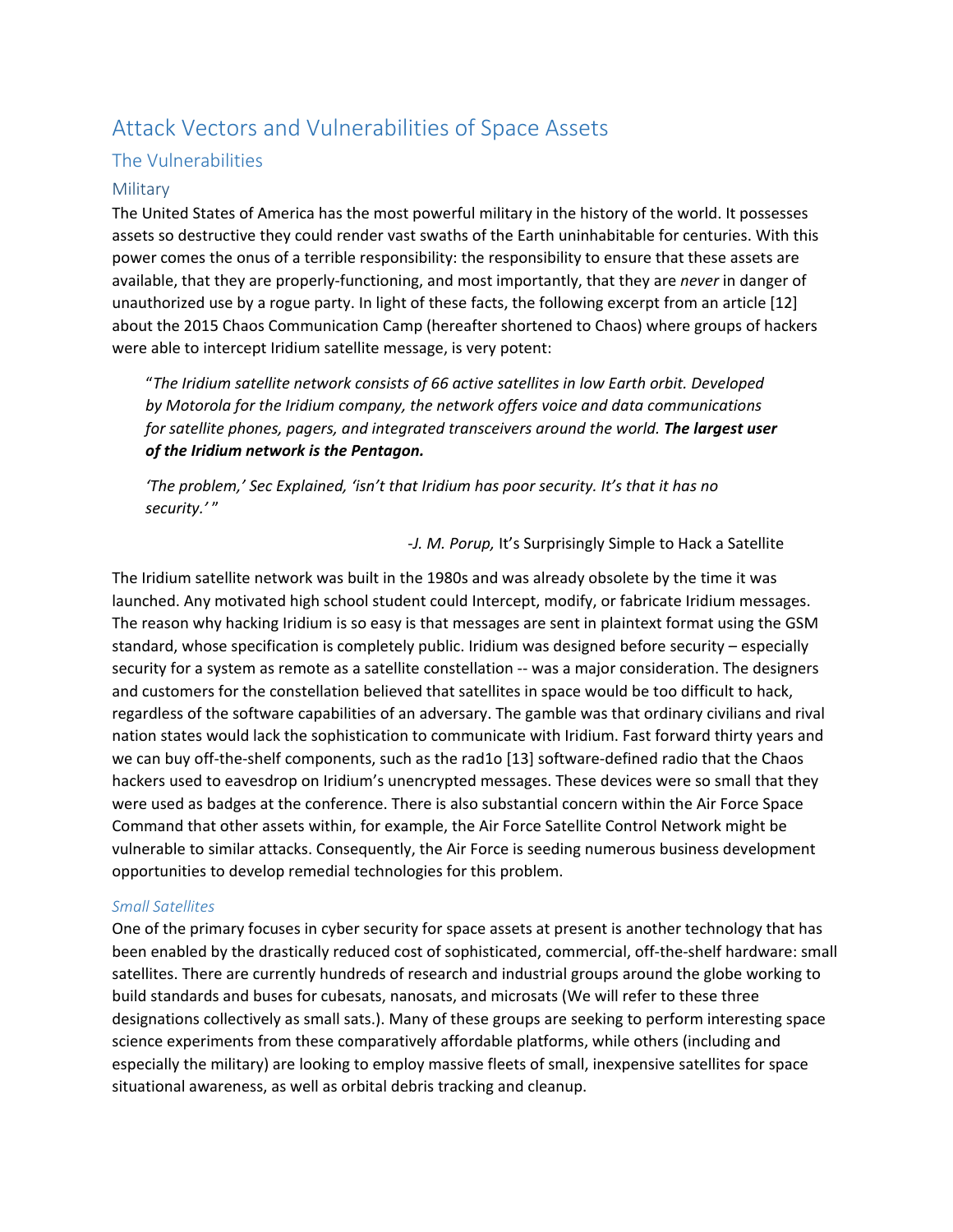The concern with these small sats is that 'security as an afterthought' will prevail in this domain as it has in commercial software. Small sat companies are competing to produce the first standard buses and communications protocols. In this environment, where being the first to market with a usable technology means the difference between life and death for a nascent company, security concerns are often brushed aside. With the impending proliferation of small satellites and the importance of the missions for which they'll be depended, this could mean a disaster that affects the lives of people on Earth and the safety of other space assets, which may be some combination of expensive, irreplaceable, vital to national security, or vital to quality of life.

#### <span id="page-9-0"></span>*Advanced Persistent Threats*

A final topic that is of great importance in military space cyber security is the advanced persistence threat. An advanced persistent threat (APT) is a stealthy set of hacking processes that continuously affect a system over time. APTs are most often used to exfiltrate vital information from a business or government target over a long period of time. Because these threats must remain undetected while dialing home for information exfiltration, they require a high degree of sophistication and are most often the work of (actually sometimes used synonymously with) nation-state-sponsored hackers.

In the space domain, NASA has been a primary target for APTs aimed at cyber espionage. Given NASA's status as the most advanced space program in the world, foreign governments have strong motivation to steal NASA's intellectual property. This theft bypasses the decades and billions of dollars of R&D required for another country to develop the technology themselves. Consequently, hackers are hard at work developing cyber espionage APTs such as those in the Red October and Cloud Atlas malware families. Chinese hackers have used such remote access toolkits to steal the plans for advanced US weapons systems, including: the F-35 Joint Strike Fighter, the FA-18, the Patriot Missile System, RQ-4 Global Hawk drones, the P-8 Poseidon Reconnaissance Aircraft, the UH-60 Blackhawk helicopter, the littoral combat ship, the Aegis Ballistic Missile Defense System, and the Army's Terminal High Altitude Area Defense (THAAD) Missile Defense System. They have also used these APTs to attack US TRANSCOM, the agency responsible for moving US troops and military equipment around the world.

NASA drove home the direness of the situation in their FY 2012 Security Audit Report [13]:

*"Increasingly, NASA has become a target of a sophisticated form of cyber attack known as advanced persistent threats (APTs). APTs refer to those groups that are particularly well resourced and committed to steal or modify information from computer systems and networks without detection. The individuals or nations behind these attacks are typically well organized and well funded and often target high-profile organization like NASA. Moreover, even after NASA fixes the vulnerability that permitted the attack to succeed, the attacker may covertly maintain a foothold inside NASA's system for future exploits.*

*In FY 2011, NASA reported that it was the victim of 47 APT attacks, 13 of which successfully compromised Agency computers. In one of the successful attacks, intruders stole user credentials for more than 150 NASA employees – credentials that could have been used to gain unauthorized access to NASA systems. Our ongoing investigation of another such attack at JPL involving Chinese-based IP addresses has confirmed that the intruders gained full access to key JPL systems and sensitive user accounts. With full system access the intruders could: (1) modify, copy, or delete sensitive files; (2) add, modify, or delete user accounts for mission-critical JPL systems; (3) upload hacking tools to steal user credentials*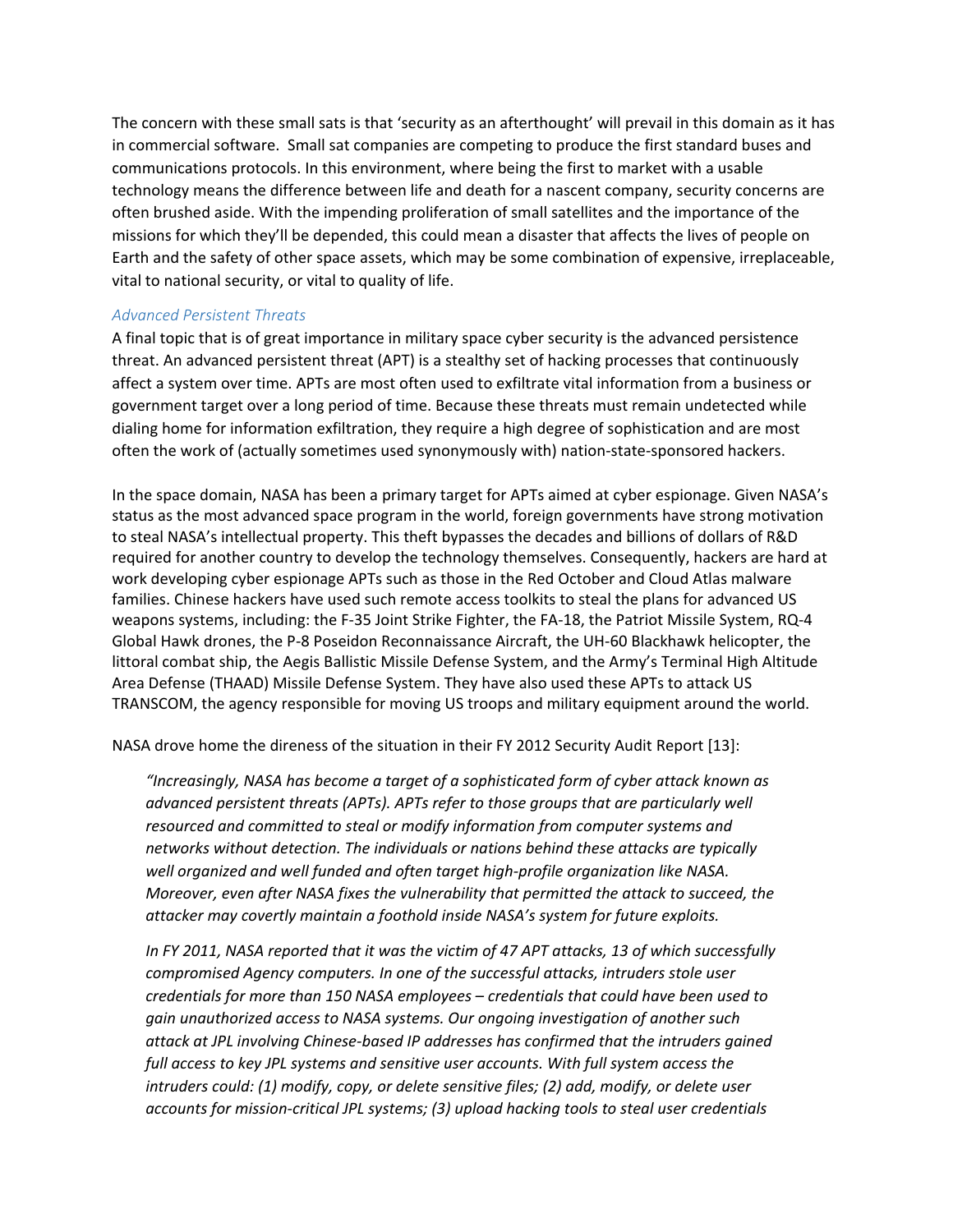*and compromise other NASA systems; and (4) modify system logs to conceal their actions. In other words, the attackers had full functional control over these networks."*

As described in NASA's report, APTs can be used to steal sufficient information over time for foreign agents to take control of US space assets. Indeed, Chinese hackers have already demonstrated the ability to gain control over weather satellites controlled by the National Oceanic and Atmospheric Administration (NOAA) [14].

The vulnerabilities responsible for enabling these threats are divided into three categories: software vulnerabilities, hardware vulnerabilities, and insider threats. Insider threats are threats caused by individuals who have been granted trusted access to the internal network. Insider threats can be either unintentional (e.g., clicking on a link in a spear-phishing email) or intentional (e.g., rogue military personnel, spy, or disgruntled employee turned traitor). Although these threats are tremendously interesting and important, we will focus instead on the technological vulnerabilities, and in particular, on the software vulnerabilities. The reason for our focus on software is that these are the easiest vulnerabilities to exploit remotely. Hardware exploitation, especially hardware exploitation of military infrastructure, requires site access.

The most important software vulnerabilities afflicting military space systems are, not surprisingly, the same vulnerabilities that have plagued civilian computer systems for decades. In particular, backdoors, hardcoded passwords, remote code execution (RCE), insecure protocols, spoofing, hijacking, SQL injection, insecure authentication, and file upload flaws are of primary concern.

In a 2014 security posture evaluation for US mission-critical space assets, IOActive discovered that these major vulnerabilities were present in *ALL* of the most widely deployed Inmarsat, Iridium, and Thuraya satellite communications (SATCOM) terminals. These vulnerabilities would allow a malicious actor to intercept (break confidentiality), manipulate (break integrity), or block (break availability) of SATCOM assets. In some cases, attackers could remotely take control of the physical terminal used to communicate with a satellite. For example, the Hughes BGAN M2M terminal has an 'admin code' backdoor that could be exploited using malware. This backdoor would allow an attacker to send an SMS message for an AT command to the satellite through the terminal. [Figure 1](#page-11-0) summarizes IOActive's investigation of SATCOM terminals used by the US military. [Figure 1](#page-11-0) summarizes the results.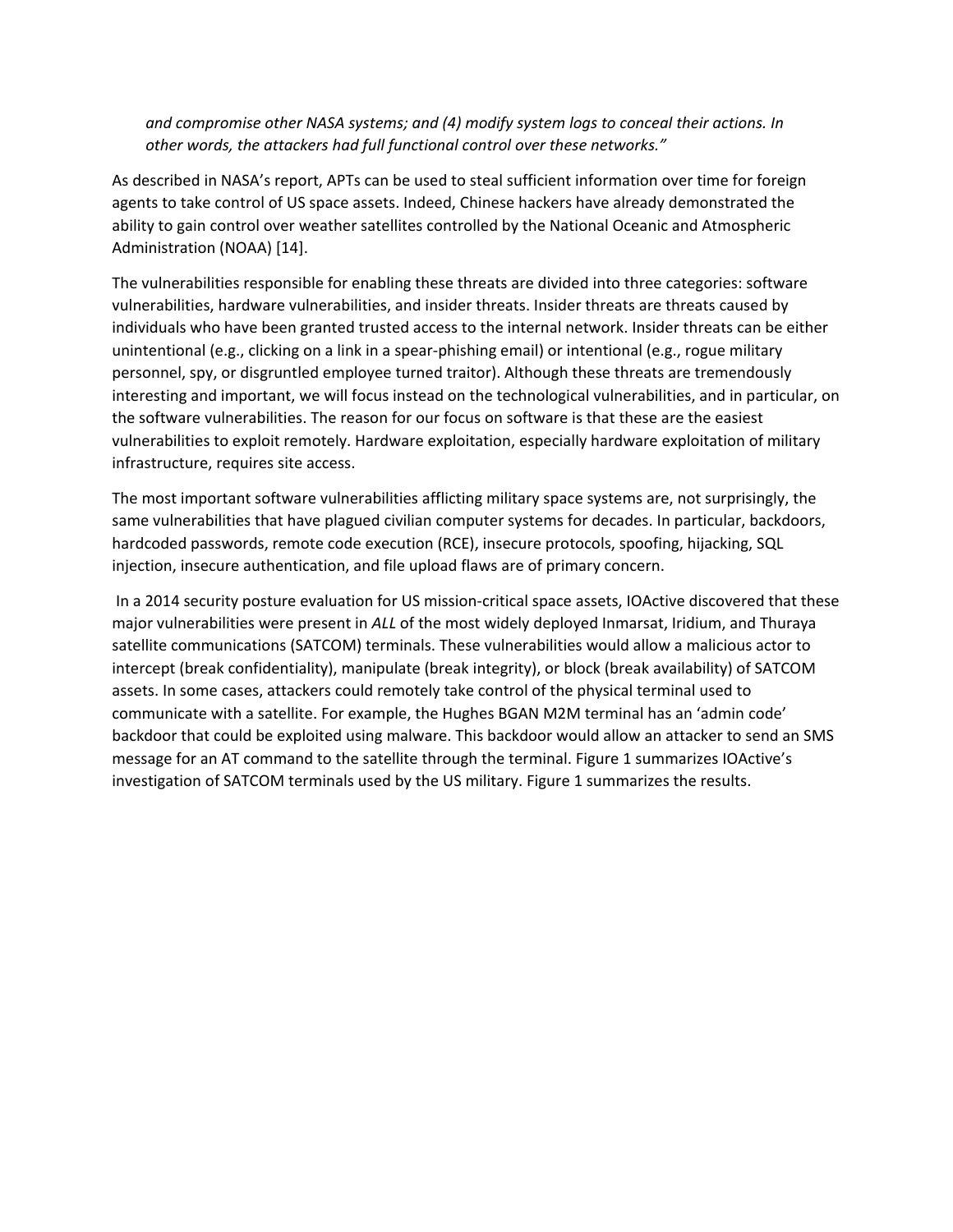| Vendor         | <b>Product</b>                       | <b>Vulnerability Class</b>                                                                                     | <b>Service</b>                        | <b>Severity</b> |
|----------------|--------------------------------------|----------------------------------------------------------------------------------------------------------------|---------------------------------------|-----------------|
| <b>Harris</b>  | RF-7800-VU024<br>RF-7800-DU024       | <b>Hardcoded Credentials</b><br><b>Undocumented Protocols</b><br><b>Insecure Protocols</b><br><b>Backdoors</b> | <b>BGAN</b>                           | <b>Critical</b> |
| <b>Hughes</b>  | <b>NUGHER</b><br>9201/9202/9450/9502 | <b>Hardcoded Credentials</b><br><b>Undocumented Protocols</b><br><b>Insecure Protocols</b><br><b>Backdoors</b> | <b>BGAN</b><br><b>BGAN M2M</b>        | <b>Critical</b> |
| <b>Hughes</b>  | ThurayalP                            | <b>Hardcoded Credentials</b><br><b>Insecure Protocols</b><br><b>Undocumented Protocols</b><br><b>Backdoors</b> | Thuraya<br><b>Broadband</b>           | <b>Critical</b> |
| Cobham         | <b>EXPLORER</b> (all versions)       | <b>Weak Password Reset</b><br><b>Insecure Protocols</b>                                                        | <b>BGAN</b>                           | Critical        |
| Cobham         | <b>SALOR</b><br>SAILOR 900 VSAT      | <b>Weak Password Reset</b><br><b>Insecure Protocols</b><br><b>Hardcoded Credentials</b>                        | <b>VSAT</b>                           | Critical        |
| Cobham         | AVIATOR 700 (E/D)                    | <b>Backdoors</b><br><b>Weak Password Reset</b><br><b>Insecure Protocols</b><br><b>Hardcoded credentials</b>    | SwiftBroadband<br><b>Classic Aero</b> | Critical        |
| Cobham         | \$411.08<br>SAILOR FB 150/250/500    | <b>Weak Password Reset</b><br><b>Insecure Protocols</b>                                                        | FB                                    | Critical        |
| <b>Cobham</b>  | 544.97<br>SAILOR 6000 Series         | <b>Insecure Protocols</b><br><b>Hardcoded Credentials</b>                                                      | Inmarsat-C                            | <b>Critical</b> |
| <b>JRC</b>     | <b>JRC</b><br><b>JUE-250/500 FB</b>  | <b>Hardcoded Credentials</b><br><b>Insecure Protocols</b><br><b>Undocumented Protocols</b><br><b>Backdoors</b> | FB                                    | <b>Critical</b> |
| <b>Iridium</b> | Pilot/OpenPort                       | <b>Hardcoded Credentials</b><br><b>Undocumented Protocols</b>                                                  | <b>Iridium</b>                        | Critical        |

*Figure 2: Vulnerabilities that IOActive discovered in common military SATCOM equipment*

<span id="page-11-0"></span>Finally, there is the threat that the hardware used to construct these systems could be used to deliver a hardware attack. This vector has recently been at the focus of cyber security news on account of its use in Mirai botnets. In particular, Chinese manufacturer, XiongMai Technologies' line of IoT products have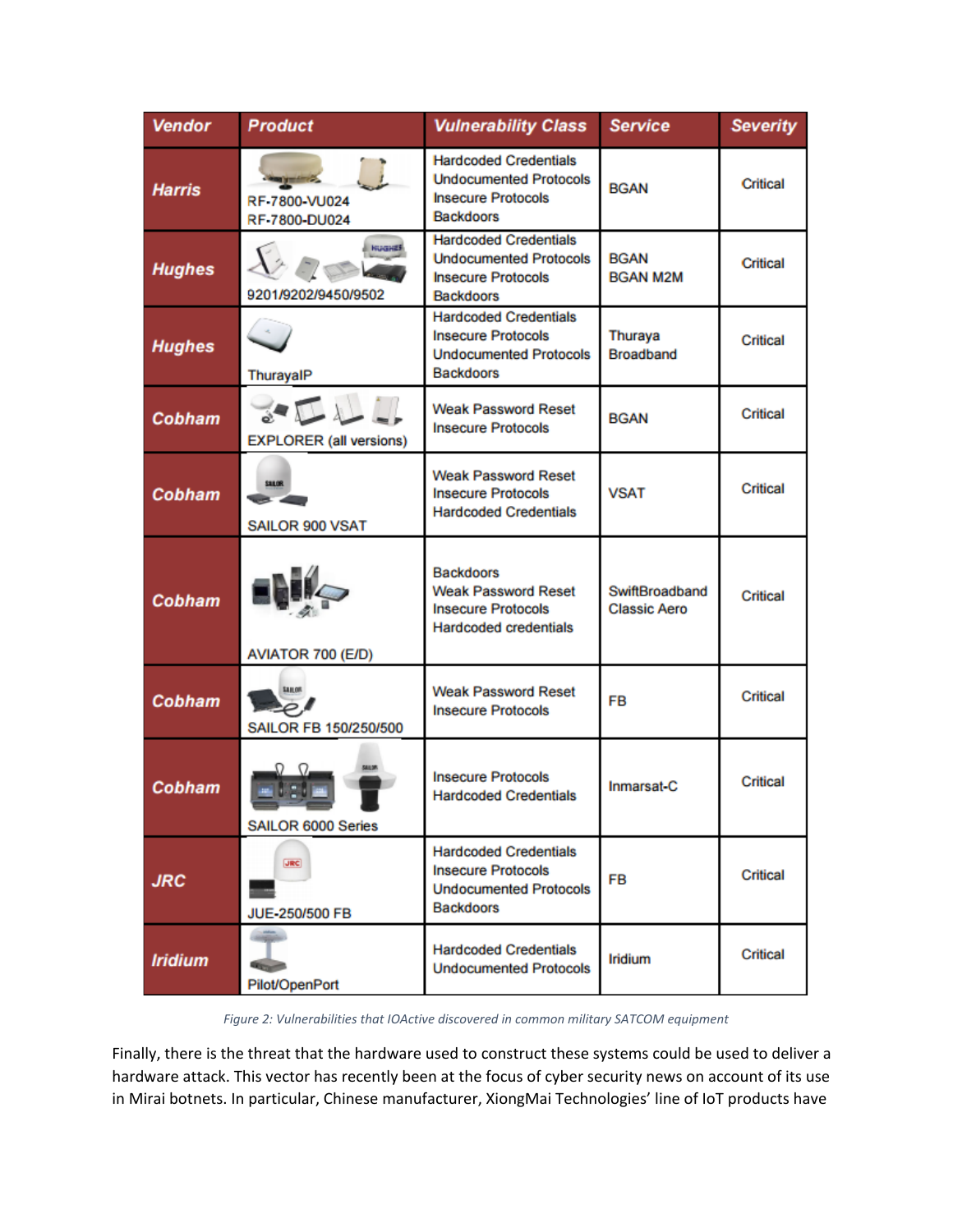hardcoded default passwords in their firmware. The Mirai malware logs into these firmware backdoors to take control of these devices and incorporate them into massive botnets that are capable of delivering devastating DDoS attacks. More to the point for military applications, components with hardware vulnerabilities can be intentionally incorporated into military products by malicious actors to enable one nation state to compromise the military capabilities of another. Thus, the US government regulates which components can be manufactured and sold in which places around the world through policies such as the International Traffic in Arms Regulations (ITAR) and export control.

## <span id="page-12-0"></span>Civilian

The same vulnerabilities that afflict military satellites also afflict many civilian satellites. Denial of service attacks on civilian satellites are possible by compromising their ground segments and flooding them with traffic, or, in the case of insecure protocols, simply by broadcasting strong enough signals from the Earth. Such attacks could seriously impact global trade, deny the forecasting required for early warnings of storms and other natural disasters, and prevent the use of civilian GPS.

Concerns about the vulnerability of GPS are not just restricted to DoS attacks on their satellites. Professor Todd Humphreys of the University of Texas at Austin recently demonstrated that he could hack both the military and civilian versions of GPS. Humphreys' technique is delicate, but well within the capabilities of would-be enemy nation states. It requires computing the ephemeris data for the GPS constellation (i.e., which satellites will be located at which points around the globe and when). GPS uses a form of positioning called triangulation (spherical surface triangulation here – please see non-Euclidean geometry for more details – thanks Gauss!). This triangulation requires a lock from at least three satellites to provide a latitude and longitude estimate.

Each satellite in the GPS constellation has its own code that it transmits along with the GPS-relevant data. Humphreys' technique uses the satellites' ephemeris data and a radio antenna to transmit the same codes as the visible satellites. The catch is that he can transmit data of his choosing from his data in a process called GPS spoofing. In order to prevent his spoofing signals from being detected as such, he begins by transmitting data that is identical to the real satellite data. This produces position estimates that overlap. Then he turns up the power on the signal from his radio and slowly moves his transmitted data away from the actual location. This process is called drag off and in practice, Humphreys has demonstrated that the technique can be used to crash UAVs and to lure yachts hundreds of miles off course. [9]

## <span id="page-12-1"></span>Defenses

Stakeholders have been very slow to realize the vulnerability of vital assets. When one considers the degree to which space technologies pervade and enable our modern way of life, these vulnerabilities could lead to any number of catastrophic events. For example, high-precision clocks on the GPS constellation are used in stock market trading and the US power grid. A malevolent actor, who was able to gain unauthorized access to a satellite and break either the integrity or the availability of this information could shut down the stock market or disable large parts of the power grid.

## Classes of Attacks

The types of attack to which satellites are vulnerable fall into two primary categories: physical attacks and computer-system attacks. Physical attacks are those directed either directly against the satellite's physical bus or transmitted signals. The vectors for physical attacks vary greatly. For example, the act of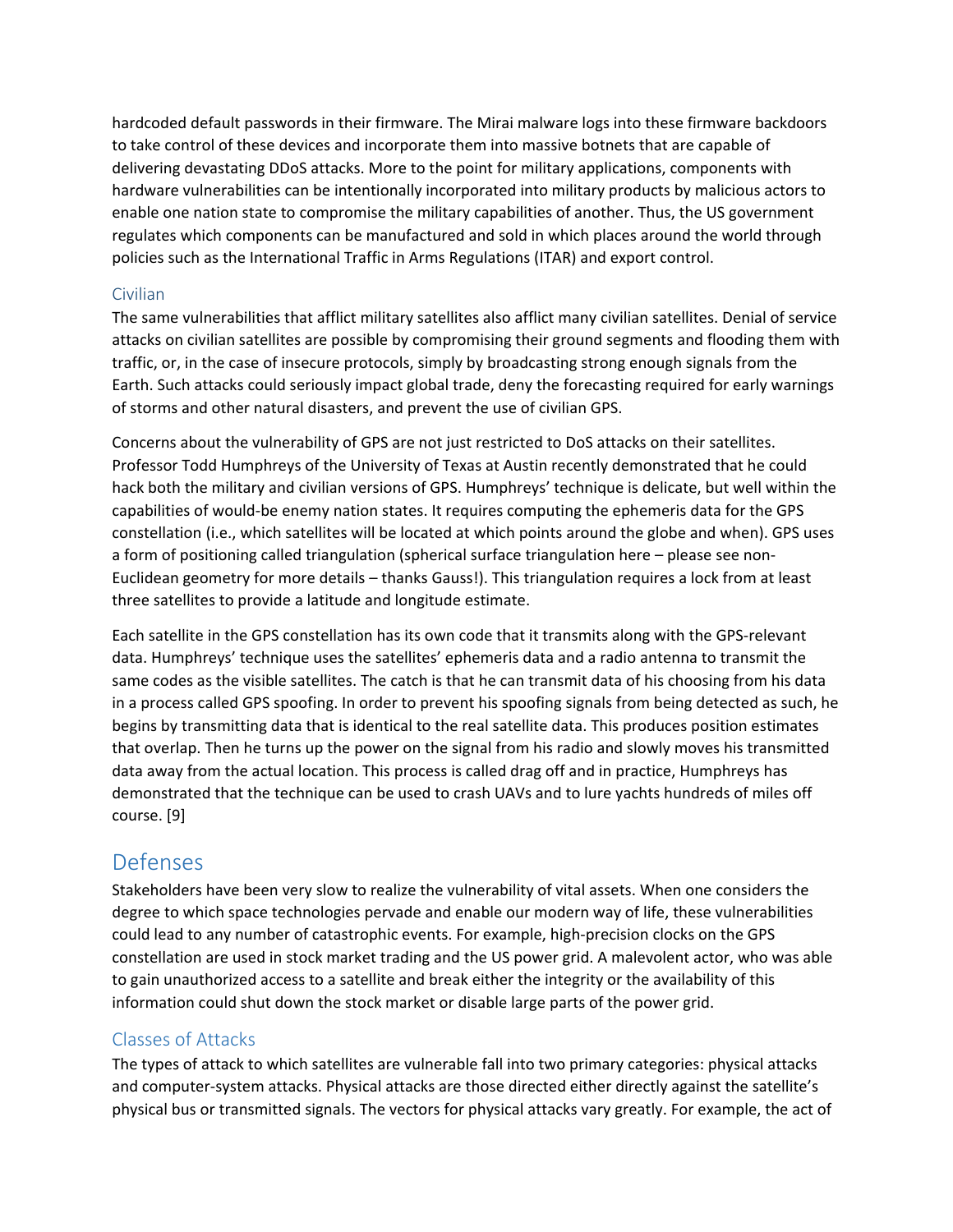transmitting signals that mimic a satellite's or ground control station's signals but contain false information, or "spoofing," is a physical attack, as is jamming. But physical attacks also include anything from anti-satellite missiles to a "spray-paint attack, wherein" one satellite gets close enough to another satellite to spray paint its optics, rendering them blind. As these physical attack vectors are widely varied, a large number of diverse security measures are required to counteract them.

#### Computer System Attacks

Computer system attacks, on the other hand, are attacks that affect the computing systems present on a satellite. The ultimate goal in these attacks is unauthorized access to the satellite's instruments, bus, and data. Common vectors for these attacks are the introduction of malware into hardware in the supply chain, and compromise of the ground units that communicate with satellites, including the ground control stations of, for example, the Air Force Satellite Control Network and NASA, or field-deployed SATCOM radios. These ground systems have many of the same software vulnerabilities that plague other computer systems. These vulnerabilities may be particularly prevalent in the space sector because the majority of the satellites and ground stations on which modern technology depends are decades-old and may use highly vulnerable, legacy software and protocols. This is particularly concerning because the space segment of space systems was believed to be beyond access by malicious actors, and as a result most security in the space segment relies on a secure ground segment. If the ground segment should be breached, the space segment is virtually unprotected. Moreover, given the lack of design with security in mind and the remoteness of space assets, security that is to be built into a spacecraft's systems will have to be installed via remote software update, and mitigation strategies that must be introduced during the architecture and design phases of software deployment will not be available.

The evidence that space assets across the globe are vulnerable to cyber attack is incontrovertible. The fact that these space assets are being targeted is also beyond contestation. The catastrophic damage that a rogue nation states or other malevolent actor, such as a terrorist organization, could cause by attacking space systems in seeking to gain military advantage, gain publicity for their cause, gain financial advantage, showcase their skills, or just cause damage is difficult to overstate. With this being understood, let us examine the actions that we can take to secure our space assets.

## <span id="page-13-0"></span>Policies and Governance

Cyber security, and in particular cyber security of space assets, is a global issue. Cyber security is also a field of details. The details of a system's design and implementation are highly specific technical matters from which vulnerability to cyber attacks arise. Although paradigms exist for engineered software systems, and some of these have overarching design weaknesses that lead to security problems, the details of a particular instance of vulnerability may depend on the specifics of implementation. As a result, catching and fixing security issues is a time-consuming process that requires a great deal of expertise. The time and expertise required to do this are often at odds with the market factors – in particular being the first to market on a limited budget – that are now beginning to drive the "new space" industry.

Due to the international, distributed nature of the problem and the fact the vastness of the potential places and ways that security issues can arise in software, hardware, the physical world, and with the humans who interact with the system, it is clear that wisdom gained in cyber security matters must become common wisdom. Best practices, vulnerabilities, exploits, and countermeasures must be shared openly between stakeholders in government and industry. Projects such as Mitre's CWE and CVE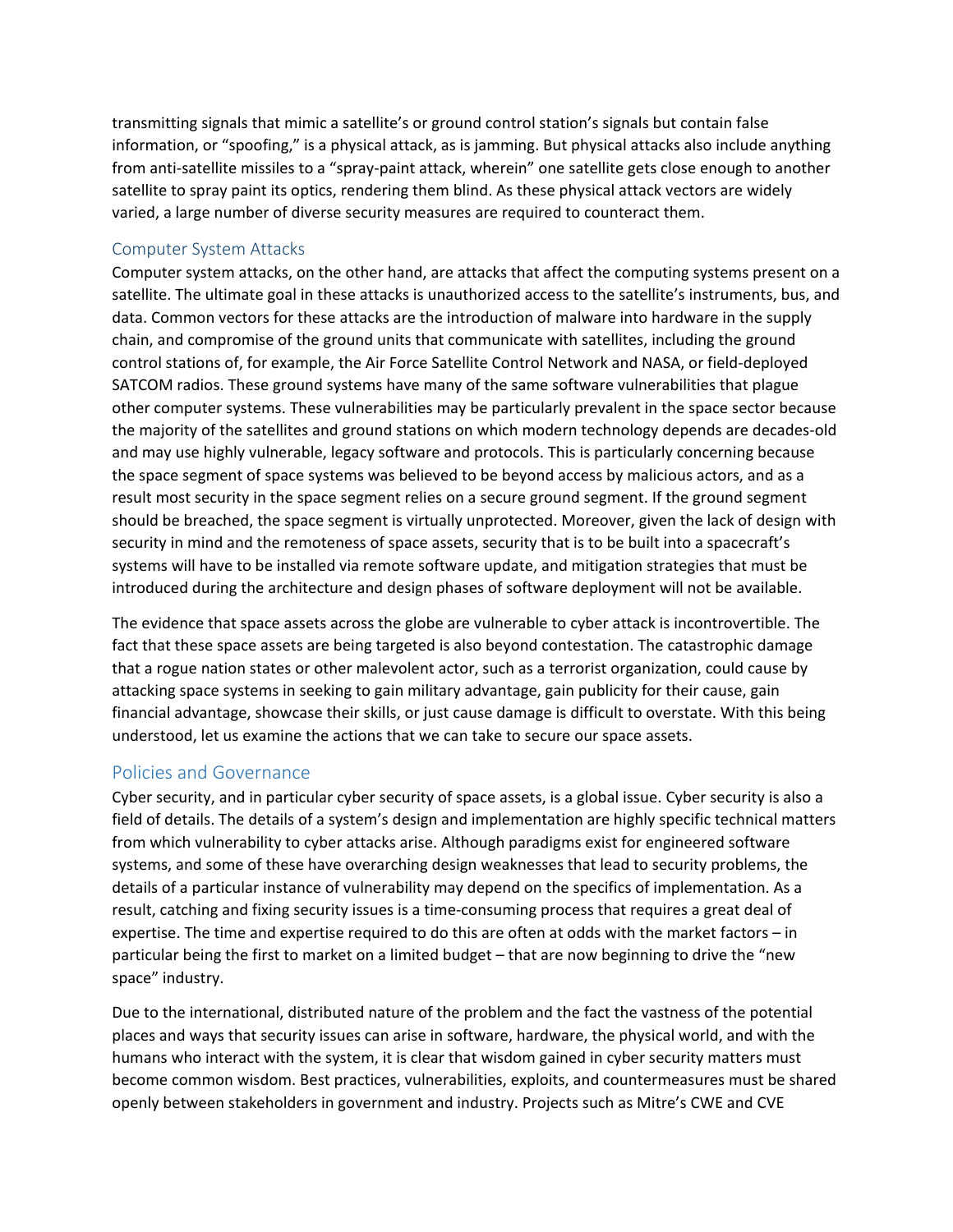databases [15], [16] and the Open Web Application Security Project (OWASP) [17] are a good start in this direction, but they have drawbacks for space cyber security. First, they're not specifically aimed at space cyber security, which is a field with its own special set of issues and circumstances. Second, they are used mostly by cyber security workers and not well known among the space community.

Currently, there is no international body corporate that represents the interests of the global space community in cyber security, but the need for one is discussed in detail in a report from the Chatham House think tank of the government of the United Kingdom [18]:

*"Development of a flexible international space and cybersecurity regime is urgently required; this arrangement should be managed initially by an international 'community of the willing' – a limited number of able states and other critical stakeholders within the international space supply chain and insurance industry. Such a regime would avoid the inevitable delays in agreement and implementation associated with any regulated, centralized and directive approach developed by an international body – the International Telecommunication Union (ITU) for example – that would give the advantage to attackers as latter are unencumbered by compliance with relatively timeconsuming legislative controls. The new, agile regime would provide focus to rapid, active response mechanisms, and as a side benefit the body that coordinates and oversees it could also be tasked by the coalition to achieve market traction nationally and internationally for products and services related to cybersecurity in space.*

*The proposed regime would thus provide a vehicle for practical leadership in delivering enhanced security within the whole of the global space sector, upstream and downstream and at all levels of the supply chain. It would also act, inter alia, as an independent convener, providing oversight and guidance, and could undertake gap analyses for security processes, review concepts of operations and procedures, determine the roles of associate organizations, assist in insurance risk assessments, and secure funding for capability development projects."*

The existence of this cybersecurity regime would provide the stakeholders with a dedicated, agile, and expertly knowledgeable organization dedicated to protecting space assets and the space domain.

## <span id="page-14-0"></span>Technical Solutions to Problems

In addition to the establishment of a space cybersecurity regime to disseminate research and best practices, there are some simple but very easy measures that can be taken to combat the technical issues with space assets that expose them to unauthorized, remote takeover. NASA's 2011 report entitled *Inadequate Security Practices Expose Key NASA Network to Cyber Attack* [19] declared the vulnerability of their mission-critical and sensitive data systems to internet-based attacks:

*"Computer servers on NASA's Agency-wide mission network had high-risk vulnerabilities that were exploitable from the Internet. Specifically, six computer servers associated with IT assets that control spacecraft and contain critical data had vulnerabilities that would allow a remote attacker to take control of or render them unavailable. Moreover, once inside the Agency-wide mission network, the attacker could use the compromised computers to exploit other weaknesses we identified, a situation that could severely degrade or cripple NASA's operations. We also found network servers that revealed encryption keys, encrypted*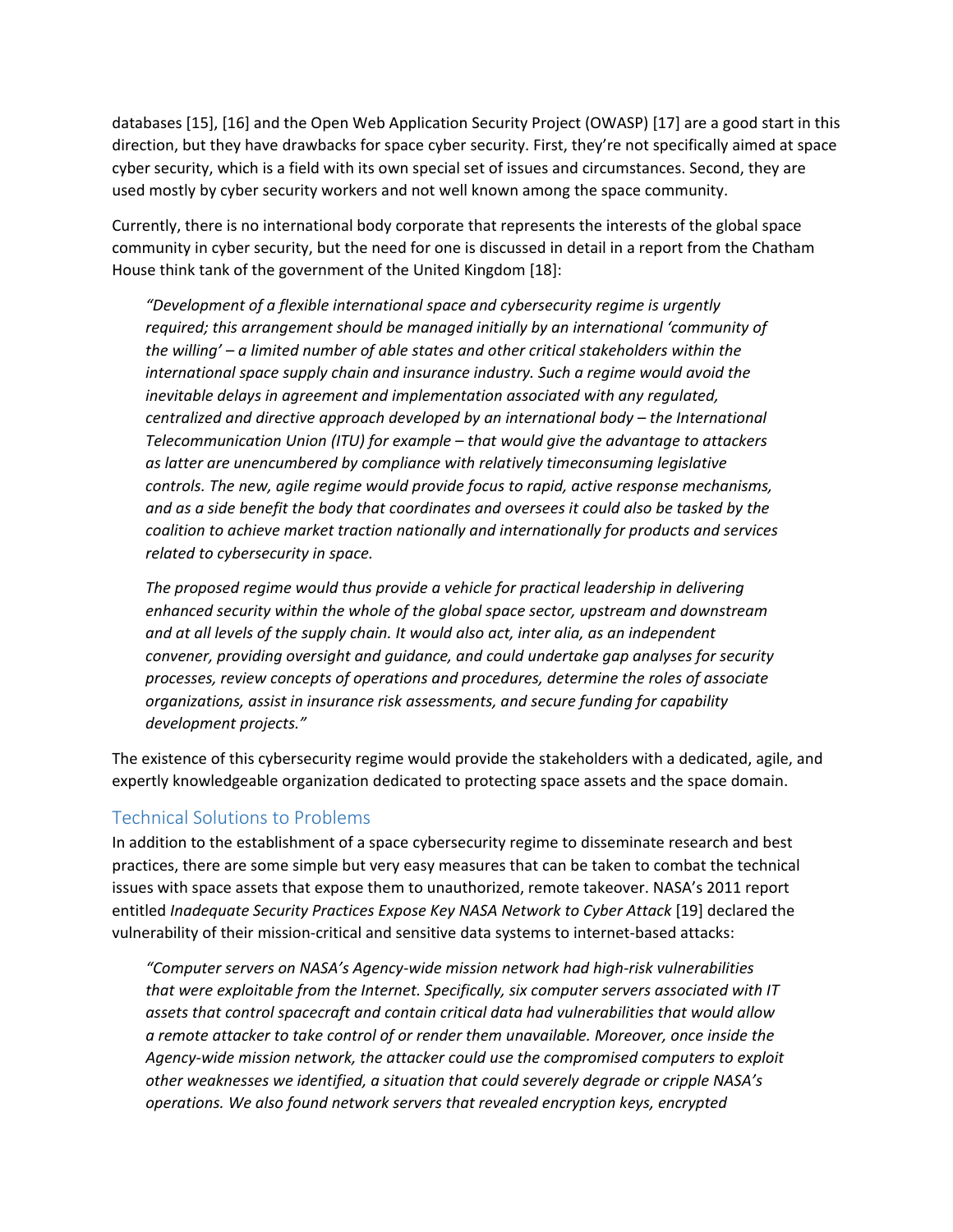*passwords, and user account information to potential attackers. These data are sensitive and provide attackers additional ways to gain unauthorized access to NASA networks."* 

[Figure 1](#page-11-0) shows the security issues that IOActive found with many SATCOM radios. The most common issues are very common suspects in firmware: hardcoded passwords, weak password resets, backdoors, insecure protocols, and undocumented protocols. That these vulnerabilities are already significant is evidenced by the Iridium satellite hack, which was enabled by a sufficiently powerful software defined radio and an insecure protocol. These vulnerabilities are easily exploited to grant access to whichever systems they reside in. They could allow a malevolent actor to gain control of any of the SATCOM devices listed in [Figure 1.](#page-11-0) Fortunately, they are all easily fixed. The key is to perform static and/or dynamic analysis on the system, e.g., by using Veracode's static analysis service or OWASP's LAPSE+, to become aware of any undocumented protocols, hardcoded passwords in the firmware, backdoors, or password reset rules. Once discovered, these issues are very simply remedied. The issue of changing from an insecure to a secure protocol may require substantial software updates to satellites, which given the nature of satellite communication can be time-consuming and costly, but it is a soluble problem, provided that decision makers are convinced of the importance outweighing the inconvenience.

Other web-based vulnerabilities that facilitate remote access to satellites are mostly those that compromise user credentials because any attempt to control a satellite will require authorized access. Broken user credentials are likely to allow a malevolent actor to establish an advanced persistent threat in a satellite network. Aside from the standard training of personnel against social engineering attacks, such as spear phishing, organizations should perform code analysis and penetration testing to enumerate places where their infrastructure is vulnerable to credential compromising. The most common example of such a vulnerability is vulnerability to SQL injection, which can usually be detected using automated static or dynamic analysis (CWE 89). Once discovered, using an "accept known good" input validation strategy and minimally detailed error messages should work. If it's an option in the ground segment, restructuring architecture to use libraries that are not vulnerable to SQL injection would work.

The pattern of using code analysis to reveal known vulnerabilities and then choosing known methods to remove them at the design, architecture, or implementation level could be repeated ad infinitum. Indeed, as the NASA report specified that there were servers that revealed encryption keys, encrypted credentials, and user information, one can guess that a thorough static or dynamic code analysis would return a list of vulnerabilities probably including at least one of: SQL injection, missing encryption, cross-site scripting, use of a risky/broken cryptographic algorithm, hard-coded cryptographic keys, and buffer overflow. These vulnerabilities are all easily remedied and are not advanced attacks; however, if left unchecked, they leave space assets open to potentially devastating cyber attacks for which the enemy would not need to invest any development time.

We recommend that code analysis, penetration testing, and subsequent remediation of vulnerabilities that leave space assets vulnerable to high-likelihood, high-cost exploitation, especially those on the OWASP Top 25 List, be undertaken as soon as possible. Upgrading from insecure to secure protocols should also be done, where possible. Closing back doors and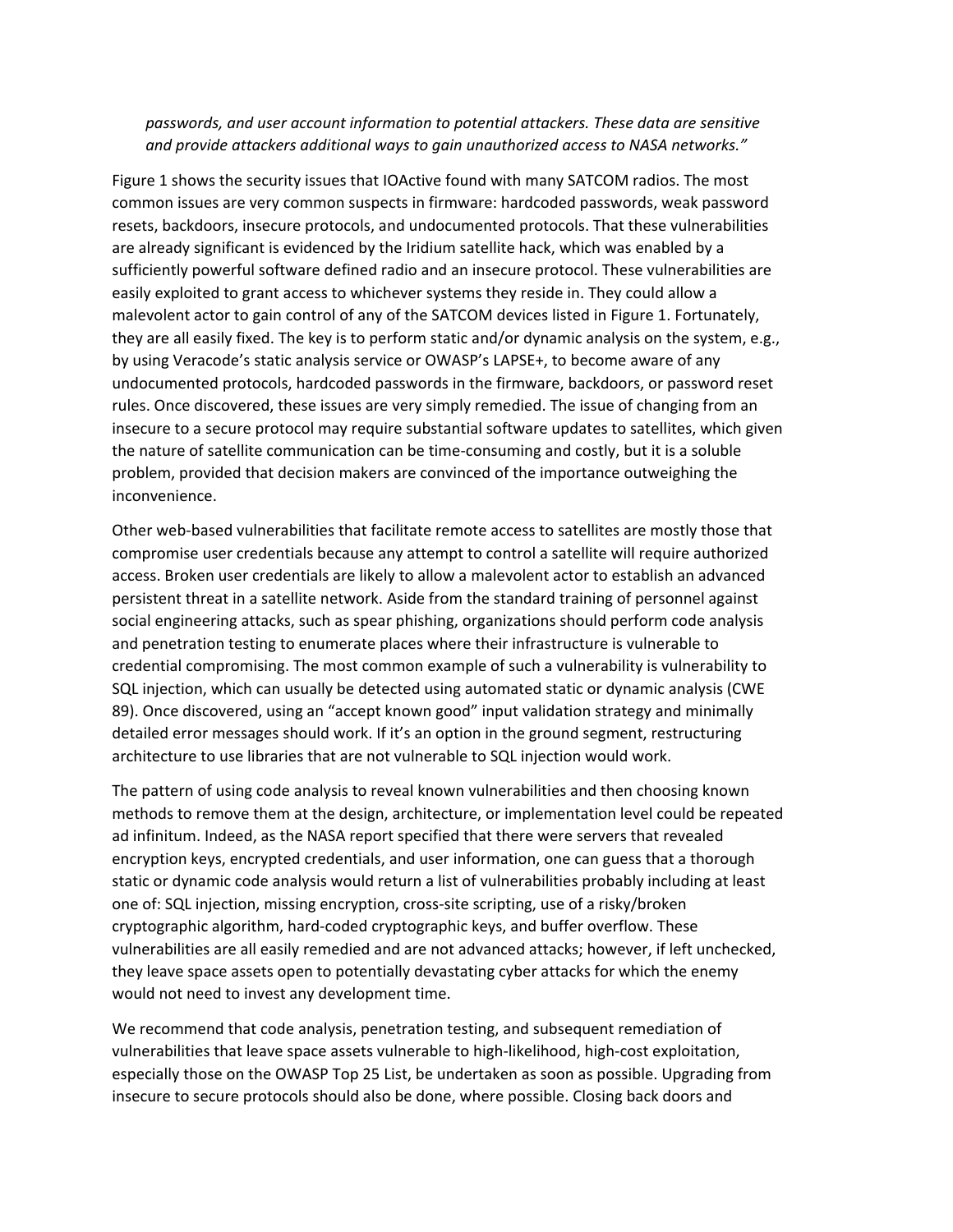blocking messages from undocumented protocols should also be done, as it is a key vulnerability in a large amount of firmware used in SATCOM devices.

In close relation to closing backdoors, blocking undocumented protocols, and in conjunction with the need for oversight on the global supply chain, space stakeholders should remain vigilant over all stages in their supply chains, lest untrustworthy partners or individual actors within those partners emplace malware or backdoors for later exploitation. This is a principal way to establish and advanced persistent threat in a satellite network.

In addition to code analysis, forensic analysis of satellite hacks that have occurred, developing cyber war games and experimental systems to train personnel to defend space assets from zeroday threats and other advanced hacking techniques in real-time are under way [7] [20]. A major goal for space asset owners and stakeholders should be to develop the in-house expertise to "think like attackers" well enough to anticipate threat vectors before attackers so that systems can be hardened against them ahead of time, using an expanding repertoire of defense-in-depth strategies. This process can be aided by the abovementioned global space cyber security regime. One effort to develop this technique is cyber wargaming for space systems, and it is to this end that the demonstration accompanying this report relates. In particular, artificial intelligence systems are being designed to emulate attacker behavior, and live humans are being used to combat these AIs. More sophisticated cyber attacker AI speaks to more knowledgeable designers, and network defense systems that are successfully deployed against them indicate a growing expertise in defense.

Cyber defense of space assets is a current hot topic for research, and interest is poised to explode. Stay tuned.

# <span id="page-16-0"></span>Conclusion

Space assets are far more vulnerable to cyber attack than originally thought, and this realization has been slow, placing efforts to defend space assets well behind efforts to compromise them. The range of attack vectors that could potentially be used against space assets is vast, but the defensive effort is picking up steam. The three steps that space asset stakeholders must take to successfully defend their resources are: (1) to establish an agile, global regime that can provide training, intelligence, and knowledge sharing between stakeholders; (2) to perform code analysis and penetration tests to expose known vulnerabilities in existing infrastructure that can be shored up by relatively simple means. Once complete, this will ensure space asset safety against a wide range of basic attacks *that would currently succeed*. This will force adversaries to expend massive amounts of time and resources in an attempt to find successful exploits. (3) Aided by the established global regime, stakeholders must undertake research efforts into defense-in-depth design, and that enable them to anticipate vulnerabilities and exploits so that they may seize the initiative from attackers and design protocols, software, and spacecraft buses that are hardened against cyber attack.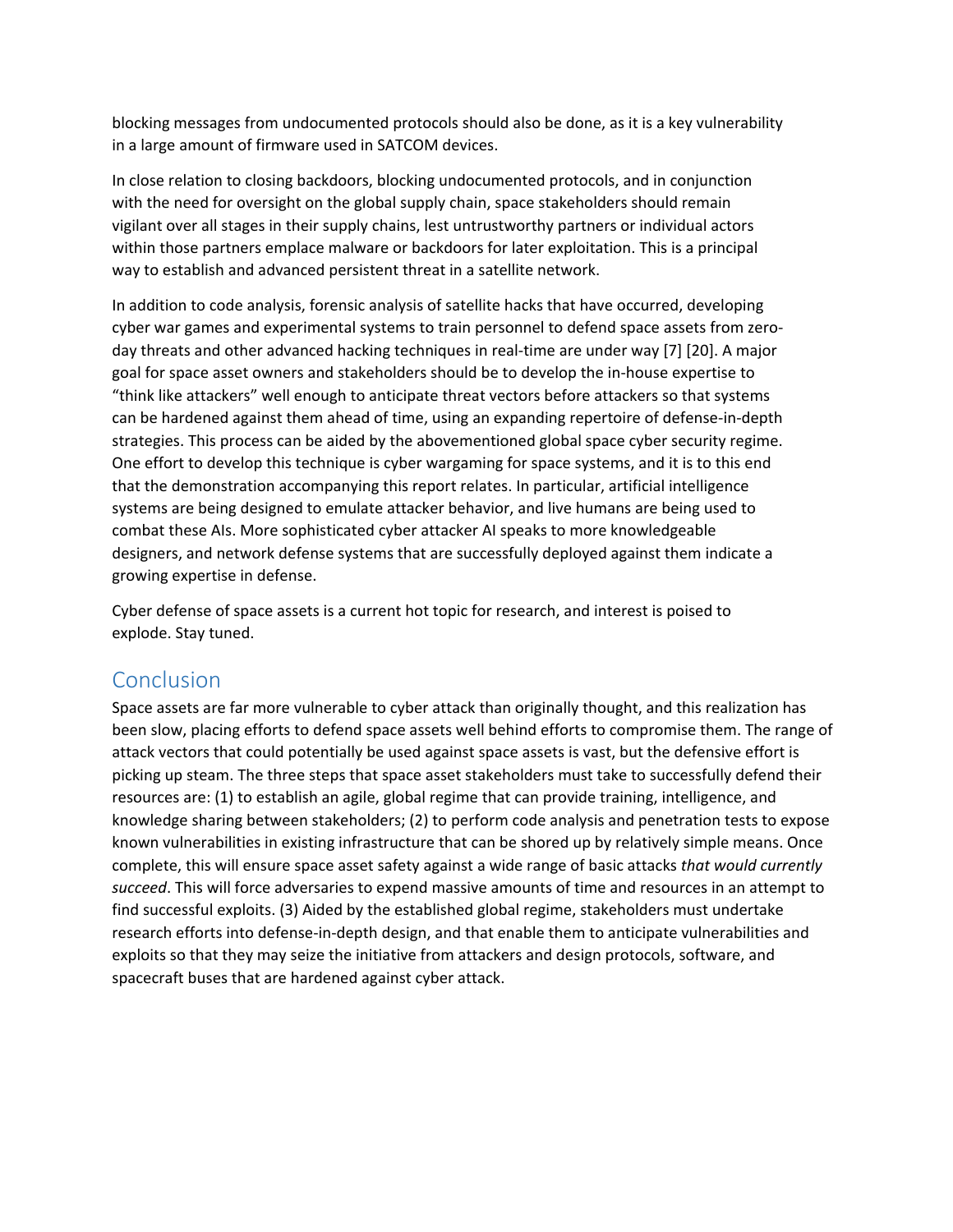# <span id="page-17-0"></span>Works Cited

- [1] B. Krebs, "DDoS on Dyn Impacts Twitter, Spotify, Reddit," 16 October 2016. [Online]. Available: https://krebsonsecurity.com/2016/10/ddos-on-dyn-impacts-twitter-spotify-reddit/.
- [2] B. Krebs, "KrebsOnSecurity Hit with Record DDoS," 16 September 2016. [Online]. Available: https://krebsonsecurity.com/2016/09/krebsonsecurity-hit-with-record-ddos/.
- [3] M. Riley, B. Elgin, D. Lawrence and C. Matlack, "Missed Alarms and 40 Million Stolen Credit Card Numbers: How Target Blew It," 17 March 2014. [Online]. Available: http://www.bloomberg.com/news/articles/2014-03-13/target-missed-warnings-in-epic-hack-ofcredit-card-data.
- [4] M. Gruss, "US Space Assets Face Growing Threat From Adversaires, Stratcom Chief Warns," Space News, 28 February 2014. [Online]. Available: http://spacenews.com/39669us-space-assets-facegrowing-threat-from-adversaries-stratcom-chief/. [Accessed 25 November 2016].
- [5] A. Carter, "The Department of Defense Cyber Strategy," The US Department of Defense, Washington, DC, 2015.
- [6] C. Baylon, "Challenges at the Intersection of Cyber Security and Space Security," Chatham House, London, 2014.
- [7] N. Cohen, W. Wheeler, R. Ewart and J. Betser, "Spacecraft Embedded Cyber Defense- Prototypes and Experimentation," in *Proceedings of the 2016 AIAA Space Forum*, Long Beach, CA, 2016.
- [8] O. o. t. P. o. t. U. S. o. America, "International Strategy for Cyberspace: Prosperity, Security, and Openness in a Networked World.," 2016. [Online]. Available: https://www.whitehouse.gov/sites/default/files/rss\_viewer/international\_strategy\_for\_cyberspac e.pdf.
- [9] M. Psiaki and T. Humphreys, "Protecting GPS from Spoofers Is Critical to the Future of Navigation," *IEEE Spectrum,* 2016.
- [10 J. Keller, "Iran-US RQ-170 Incident Has Defense Industry Saying 'Never Again' to Unmanned Vehicle
- $\mathbf{1}$ Hacking," Military Aerospace, 3 May 2016. [Online]. Available: http://www.militaryaerospace.com/articles/2016/05/unmanned-cyber-warfare.html.
- [11 S. LaGrone, "Iran Seizes Two US Navy Riverine Patrol Boats, Tehran Pledges to Release Crews,"
- $\mathbf{1}$ United States Naval Institute News, 12 January 2016. [Online]. Available: https://news.usni.org/2016/01/12/breaking-iran-seizes-two-u-s-navy-riverine-patrol-boats-iranpledges-to-release-crews.
- [12 J. M. Porup, "It's Surprisingly Simple to Hack a Satellite," 2015. [Online]. Available:
- $\mathbf{1}$ http://motherboard.vice.com/read/its-surprisingly-simple-to-hack-a-satellite.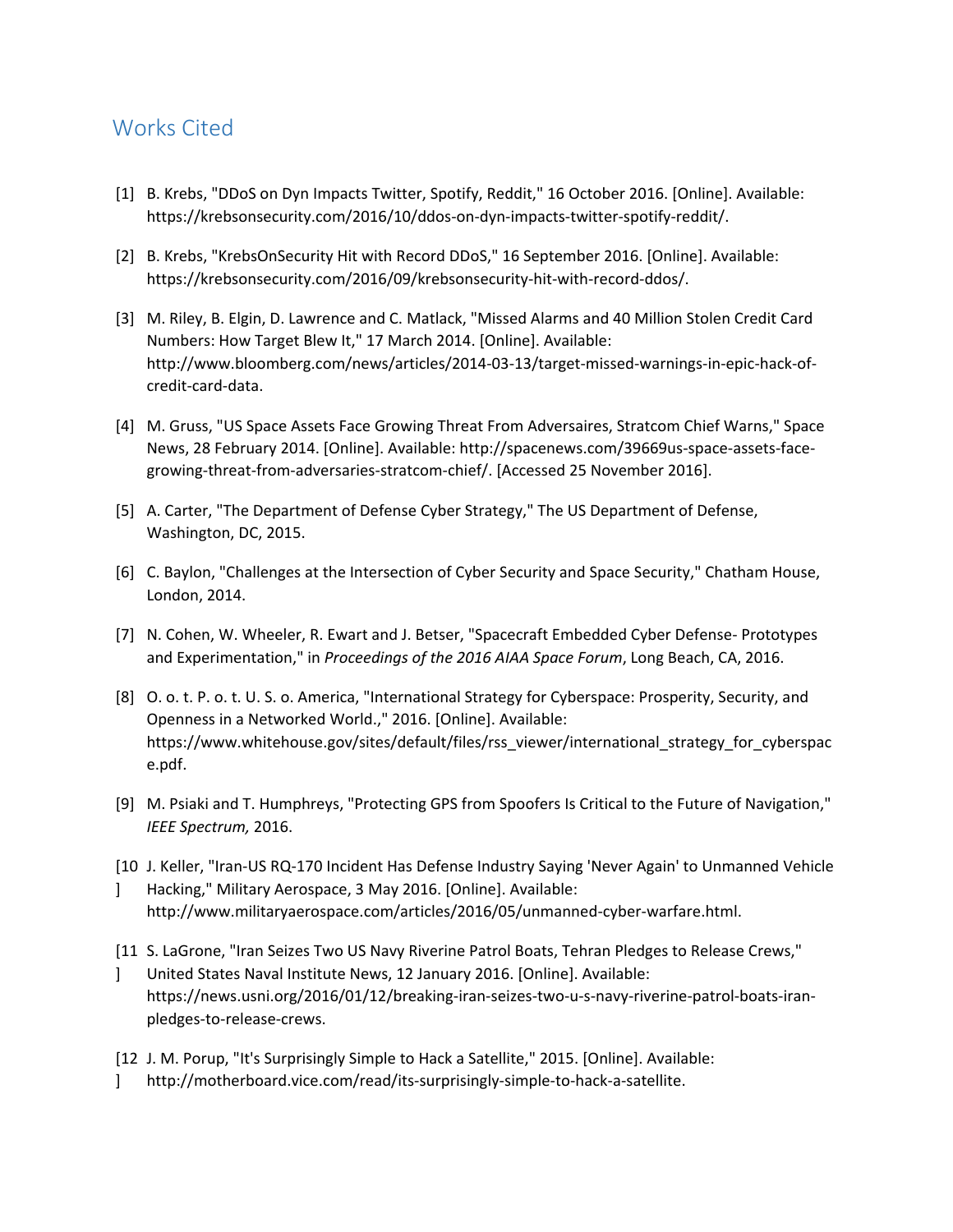- [13 P. K. Martin, "NASA Cybersecurity: An Examination of the Agency's Information Security," NASA, ] 2011.
- [14 M. Flaherty, J. Samenow and L. Rein, "Chinese Hack U.S. Weather Systems, Satellite Network,"  $\mathbf{1}$ 2014. [Online]. Available: https://www.washingtonpost.com/local/chinese-hack-us-weathersystems-satellite-network/2014/11/12/bef1206a-68e9-11e4-b053- 65cea7903f2e\_story.html.
- [15 MITRE, "Common Weakness Enumeration," MITRE, 2016. [Online]. Available:
- $\mathbf{1}$ https://cwe.mitre.org/index.html.
- [16 MITRE, "Common Vulnerabilities and Exposures," MITRE, 2016. [Online]. Available:  $\mathbf{1}$ https://cve.mitre.org/.
- [17 OWASP, "OWASP," OWASP, [Online]. Available: https://www.owasp.org/index.php/Main\_Page.  $\mathbf{1}$
- [18 D. Livingstone and P. Lewis, "Space, the Final Frontier for Cybersecurity?," Chatham House, UK,  $\mathbf{1}$ London, UK, 2016.
- [19 P. K. Martin, "Inadequate Security Practices Expose Key NASA Network to Cyber Attack," NASA, ] Washington, DC, 2011.
- [20 T. Llanso and D. Pearson, "Achieving Space Mission Resilience to Cyber Attack: Architectural  $\mathbf{1}$ Implicatons," in *Proceedings of the 2016 AIAA Space Forum*, Long Beach, CA, 2016.
- [21 R. Santamarta, "A Wake-up Call for SATCOM Security," IOActive, 2014.  $\mathbf{1}$
- [22 C. Bartholomew, D. Blumenthal, P. Brookes, R. Cleveland, R. D'Amato, J. Fiedler, P. Mulloy, D. Shea  $\mathbf{1}$ , M. Wessel and L. Wortzel, "US-China Economic and Security Review Commission," US Congress, Washington, DC, 2011.
- [23 B. Zhu, A. Joseph and S. Sastry, "A Taxonomy of Cyber Attacks on SCADA Systems," in *Proceedings*   $\mathbf{1}$ *of the 2011 International Confrence on the Internet of Things and 4th International Conference on Cyber, Physical, and Social Computing*, 2011.
- [24 D. Storm, "Hackers Exploit SCADA Holes to Take Full Control of Critical Infrastructure," 2014.
- $\mathbf{1}$ [Online]. Available: http://www.computerworld.com/article/2475789/cybercrimehacking/hackers-exploit-scada-holes-to-take-full-control-of-critical-infrastructure.html.

[25 T. Humphreys and et al., "Assessing the Spoofing Threat: Development of a Portable GPS Civilian  $\mathbf{1}$ Spoofer," in *Proceedings of the ION GNSS Conference*, 2008.

- [26 A. K. Sood and R. Enbody, "US Military Defense Systems: The Anatomy of Cyber Espionage by
- $\mathbf{1}$ Chinese Hackers," Georgetown Journal of International Affairs, 19 December 2014. [Online]. Available: http://journal.georgetown.edu/u-s-military-defense-systems-the-anatomy-of-cyberespionage-by-chinese-hackers/.